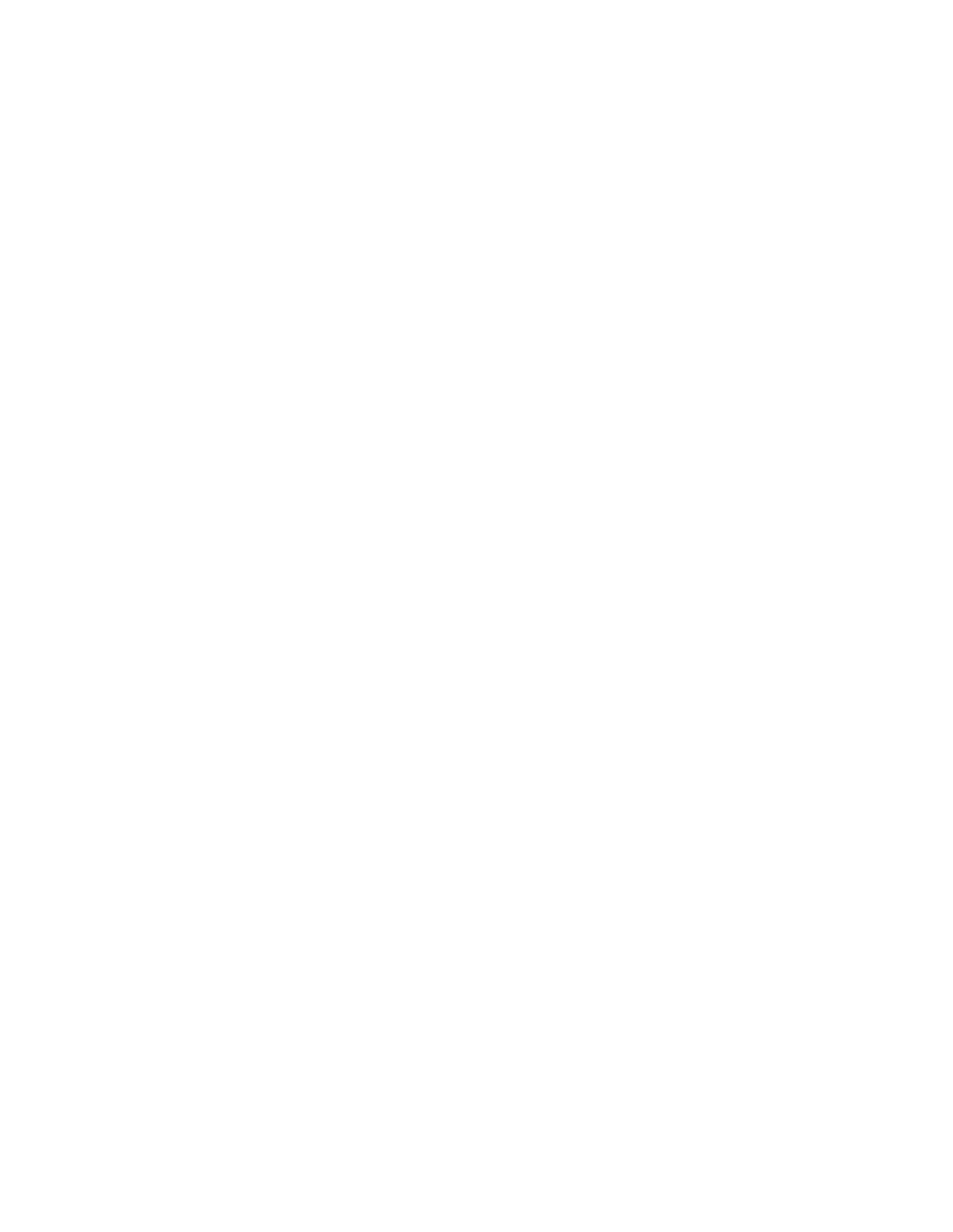# **Table of Contents**

| L.  |                                                                      |     |
|-----|----------------------------------------------------------------------|-----|
| II. |                                                                      |     |
|     |                                                                      |     |
|     |                                                                      |     |
| V.  |                                                                      |     |
|     |                                                                      |     |
| Ι.  |                                                                      |     |
|     |                                                                      |     |
| I.  |                                                                      |     |
| II. |                                                                      |     |
|     |                                                                      |     |
| L.  |                                                                      |     |
| II. |                                                                      |     |
|     | А.                                                                   |     |
|     | <b>B.</b>                                                            |     |
|     | C.                                                                   |     |
|     | D.                                                                   |     |
|     | E.                                                                   |     |
|     | F.                                                                   |     |
|     |                                                                      |     |
|     | А.                                                                   |     |
|     | B.                                                                   |     |
| IV. |                                                                      |     |
|     |                                                                      |     |
|     |                                                                      | .17 |
| П.  |                                                                      |     |
|     |                                                                      |     |
|     | А.                                                                   |     |
|     | В.                                                                   |     |
|     |                                                                      |     |
|     |                                                                      |     |
|     |                                                                      |     |
|     | Appendix C: Success Factors: Definitions for Activities & Measures22 |     |
|     |                                                                      |     |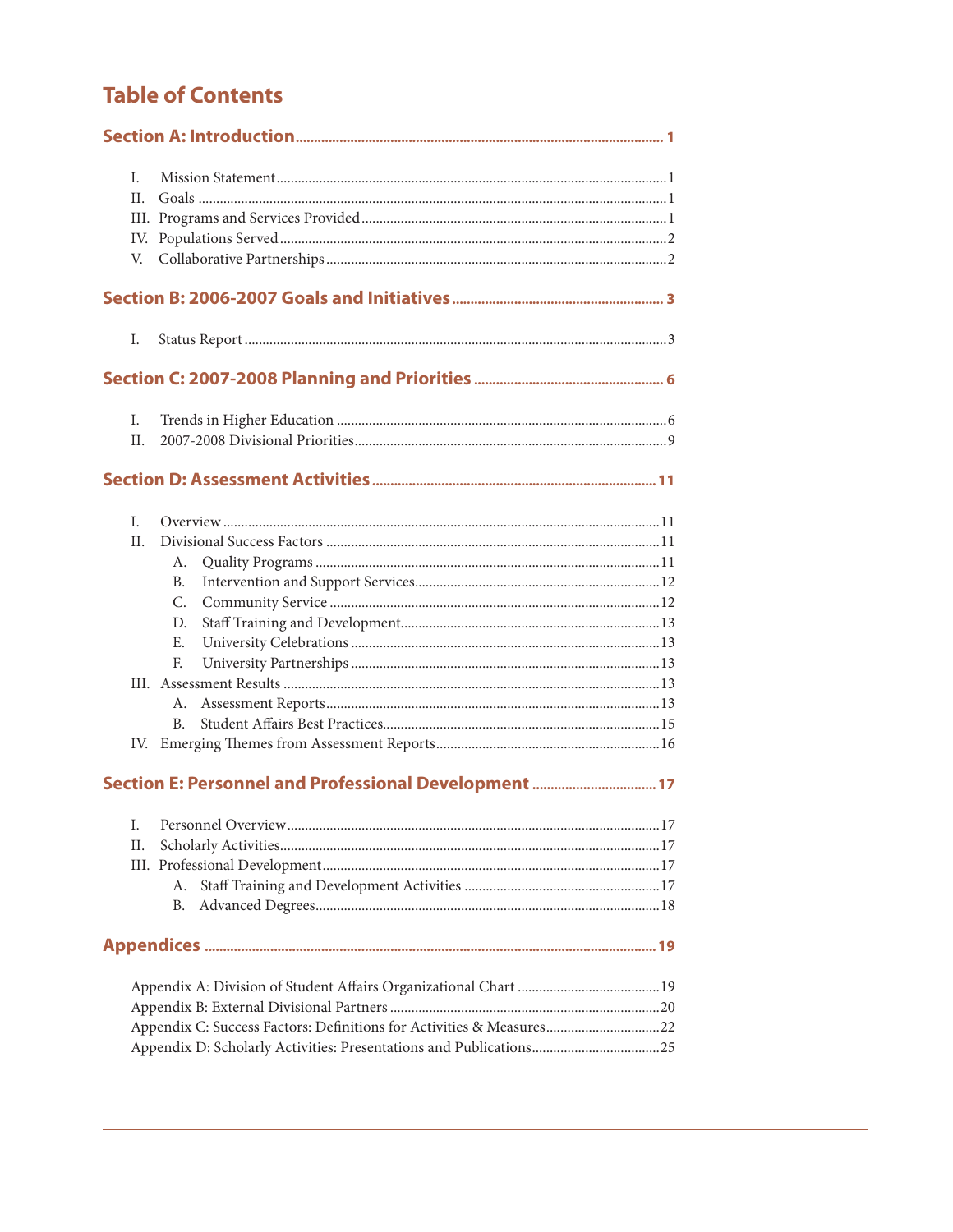## **Section A: Introduction**

Programs and services provided by the Division of Student Affairs are a direct extension of DePaul University's mission to emphasize skills and attitudes that educate students to be lifelong, independent learners. Student Affairs contributes to the "DePaul Student Experience" by cultivating learning opportunities that inspire students to explore their personal identities, faiths, values and roles in a multicultural world. Through the division's diverse offerings of programs, leadership opportunities and quality support services, Student Affairs seeks to create an environment that fosters students' overall development and removes barriers to enable students to reach their highest potential.

## **I. Mission Statement**

Anchored by the university's Catholic, Vincentian and urban mission, Student Affairs educators facilitate students' transformative learning through student development, advocacy and the promotion of diversity and social justice. The Division of Student Affairs establishes strategic partnerships, cultivates environments and creates experiences that foster the intellectual, psychosocial, spiritual and ethical growth of students. (Student Affairs mission statement was updated on July 28, 2005.)

## **II. Goals**

The Division of Student Affairs will provide transformative co-curricular learning opportunities that promote students' intellectual, psychological, spiritual and ethical growth.

The Division of Student Affairs will provide experiences that encourage students to integrate and demonstrate the university's mission and values in life and practice.

The Division of Student Affairs will provide opportunities for students to become fully engaged in the DePaul community by fostering a sense of belonging and connectedness.

The Division of Student Affairs will provide learning opportunities to students and staff that will enhance their appreciation of diversity and challenge biased beliefs and behaviors.

The Division of Student Affairs will provide students with the information and tools needed to navigate the university system with ease.

The Division of Student Affairs will utilize valid measurement tools and accountability standards to establish benchmarks, to evaluate successes and to identify areas for improvement and change.

## **III. Programs and Services Provided**

The Office of the Vice President for Student Affairs serves as the lead administrative office for the Division of Student Affairs at DePaul University (See Appendix A for organizational chart). The following four areas comprise the Office of the Vice President for Student Affairs.

- **1. Diversity Education**: These departments provide support to students of color and work with directors and managers throughout Student Affairs to develop and facilitate diversity awareness seminars for staff, student organizations and all groups affiliated with the division. These offices also maintain a collection of diversity education materials. The offices reporting to the Associate Vice President for Diversity Education include the Office of Multicultural Student Affairs and the Cultural Center.
- **2. Student Development**: Student Development oversees the division's educational programs and strives to maximize the holistic learning environment for all DePaul students. The offices of Academic Enhancement, Residential Education, the Student Leadership Institute and Student Life report to the Associate Vice President for Student Development.
- **3. Student Advocacy and Community Relations**: Student Advocacy and Community Relations provides a comprehensive infrastructure that supports the total student while providing appropriate "safety nets" of assessment, counseling, intervention and referral. The six departments reporting to the Associate Vice President of Student Advocacy and Community Relations include the Dean of Students Office, University Counseling Services, International Student Office, Adult Student Affairs, Productive Learning Strategies Program and Students with Disabilities.
- **4. University Ministry**: University Ministry provides comprehensive leadership and direction to members of the university community and provides an opportunity to integrate religious and moral principles with academic study and nonacademic activities, thus integrating faith and life. These areas support and promote the pastoral care of all members of the university community at DePaul, both Catholic and non-Catholic. Departments within University Ministry that report to the Associate Vice President of University Ministry include Community Service, Catholic Community and Pastoral Outreach, and Religious Diversity.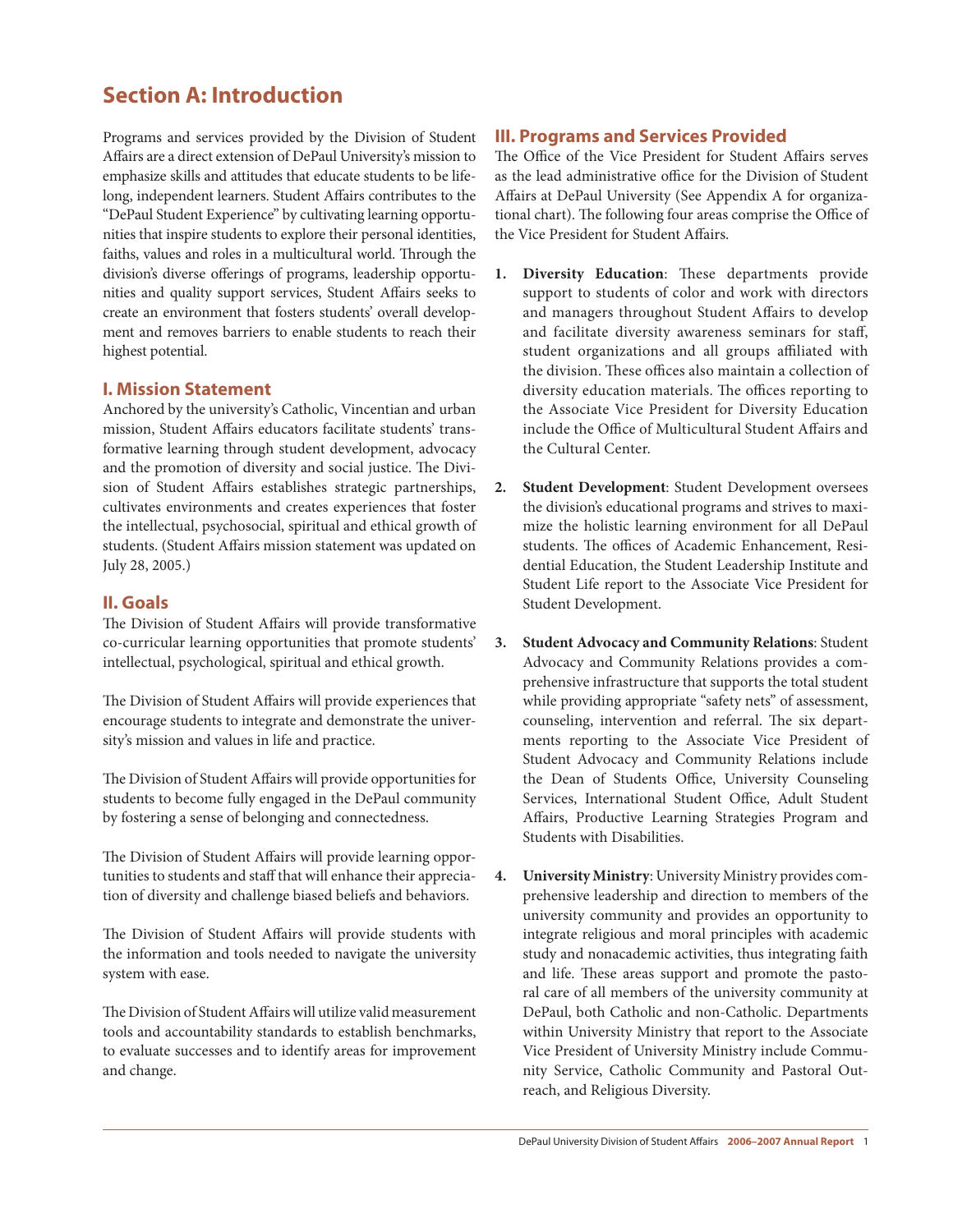## **IV. Populations Served**

The Division of Student Affairs is responsible for serving all professional, graduate and undergraduate students enrolled at the university. Specific populations served include adult and traditional age students, first generation students, students with disabilities, residential and commuter students, students with emotional and mental illness, students of color, student athletes and international students.

#### **V. Collaborative Partnerships**

The Division of Student Affairs strives to develop collaborative partnerships both within and outside the university in order to strengthen support systems for students and enhance the work of the division. Over the past year, the division has engaged in 120 collaborative partnerships within the university community and 123 partnerships with organizations external to DePaul. Appendix B provides a complete list of external partners.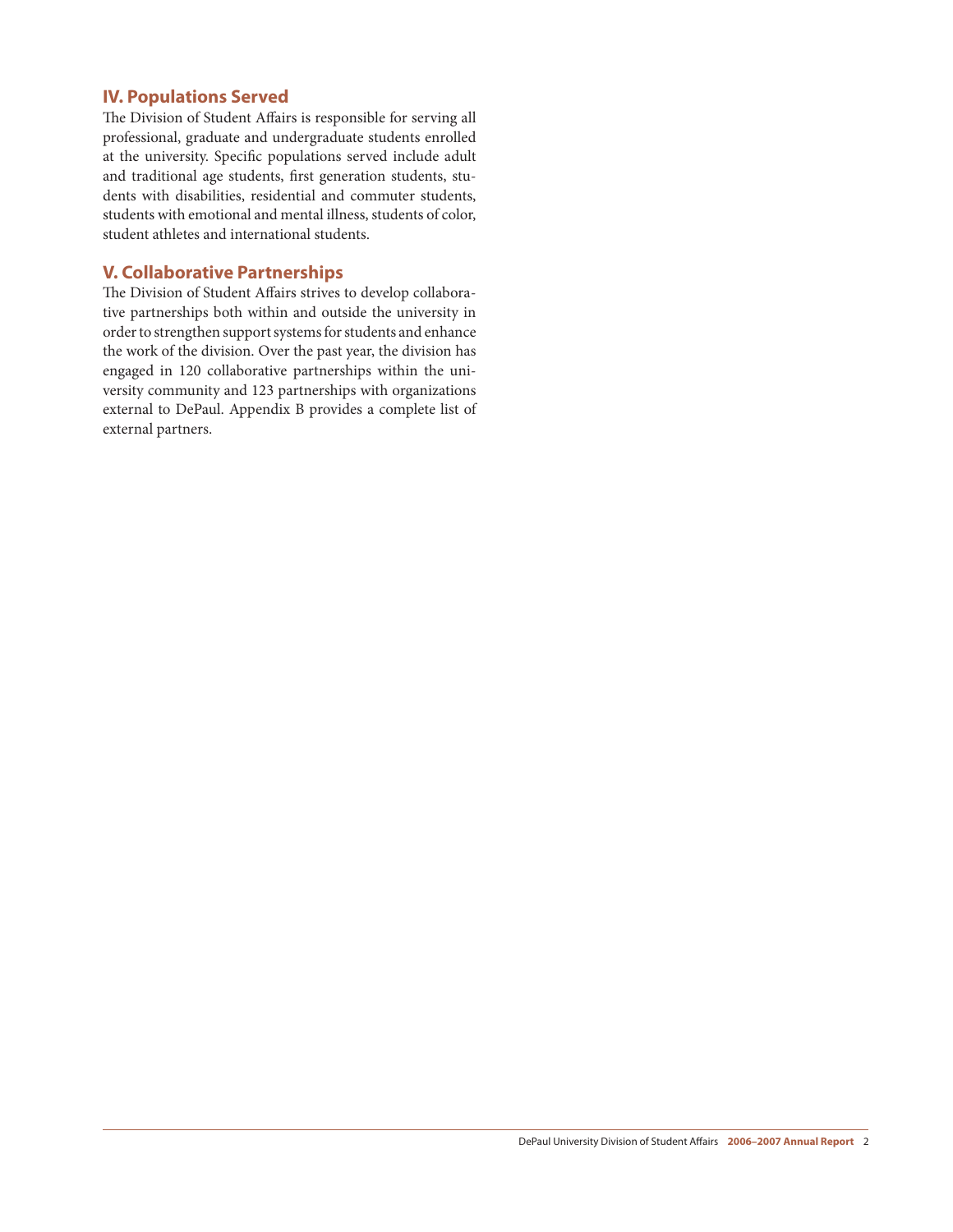## **Section B: 2006–2007 Goals & Initiatives**

## **I. Status Report**

To better understand where the Division of Student Affairs has focused its efforts during the 2006-2007 academic year, the following status report outlines the primary goals and initiatives set by the division, as well as accomplishments achieved in each area.

## **A. Vision Twenty12 Leadership**

*To identify and implement a set of Student Affairs strategic initiatives which advance Vision Twenty12.* The Division of Student Affairs focused on establishing a leadership role in regards to DePaul's Vision Twenty12 strategic plan. The senior leadership team developed a plan that identified strategic goals related to Student Affairs' work and developed initiatives to address these goals. The following list outlines completed and ongoing divisional initiatives, as they relate to Vision Twenty12 goals.

#### **GOAL I a: Strategically enhance curricula**

**n** University Ministry staff developed a **Catholic Social Teaching curriculum** which was introduced in Steans Center courses to students working in Catholic schools*.* 

### **GOAL I b: Raise the academic rigor and expectations for student learning**

n The Office of Academic Enhancement retooled **new student orientation** programs to address academic enhancement by emphasizing holistic advising, curriculum overviews and DePaul's core values and learning opportunities.

## **GOAL II: Prepare students to be socially responsible future leaders**

- n The division hosted the first bi-annual **Faith and Civic Engagement (FACE) conference** which included 160 participants from 50 regional, national and international institutions. DePaul received broad acclaim for leading the conversation on the connection between faith and civic engagement or service. The *Journal of College Character* dedicated the Fall 2006 edition to DePaul and the conferencing proceedings: http://www.collegevalues.org/articles.cfm.
- n The division led several broad **institutional forums** that engaged students, faculty and staff in discussions regarding socially responsible leadership.
- n The Student Leadership Institute developed a **socially responsible leader curriculum** in which all student leaders and student employees

in the Division of Student Affairs will participate in 2007-2008.

- n The **DePaul Leadership Scholars program** was implemented as the result of a collaborative effort between University Ministry and the Student Leadership Institute. The program will be phased in over four years and will engage students in regular service, leadership development programs and community building opportunities.
- n University Ministry expanded the **Vincentians in Action (VIA)** model/program by implementing monthly dialogues among all students engaged in service through their office. The VIA model explores the role of spirituality in students' lives with an intentional curriculum.

### **GOAL II c: Become a premier institution known for its student success programs**

- n The **DePaul Link program** wasimplemented by the Office of Academic Enhancement to connect transfer students with university staff members in an effort to establish personal links to university resources and opportunities.
- Student Life implemented several initiatives to **enhance campus life**. **Commuter student initiatives** included restructuring the Commuter Activities Board, redesigning the commuter website, implementing weekly commuter podcasts, and publishing an off-campus housing guide. **Partnerships** with the Ray Meyer Center, Student Centers and Athletics were strengthened to improve coordination of campus events and increase student engagement. Program outcomes included extending welcome week activities into Labor Day weekend and inviting influential speakers to campus.

### **GOAL II d: Become a leader in providing efficient, userfriendly and integrated studentservicesfor allstudents**

- The International Student Office worked with Information Services to improve the PeopleSoft **international student "alerts" system** to ensure accurate information is reported to the Student and Exchange Visitor Information System (SEVIS). Accuracy of these reports is critical to maintaining federal compliance for the institution.
- n The division implemented an **on-line Academic** Progress Reporting System to improve collection of mid-term grades and feedback from faculty, and enhance the work of Athletic Academic Advising,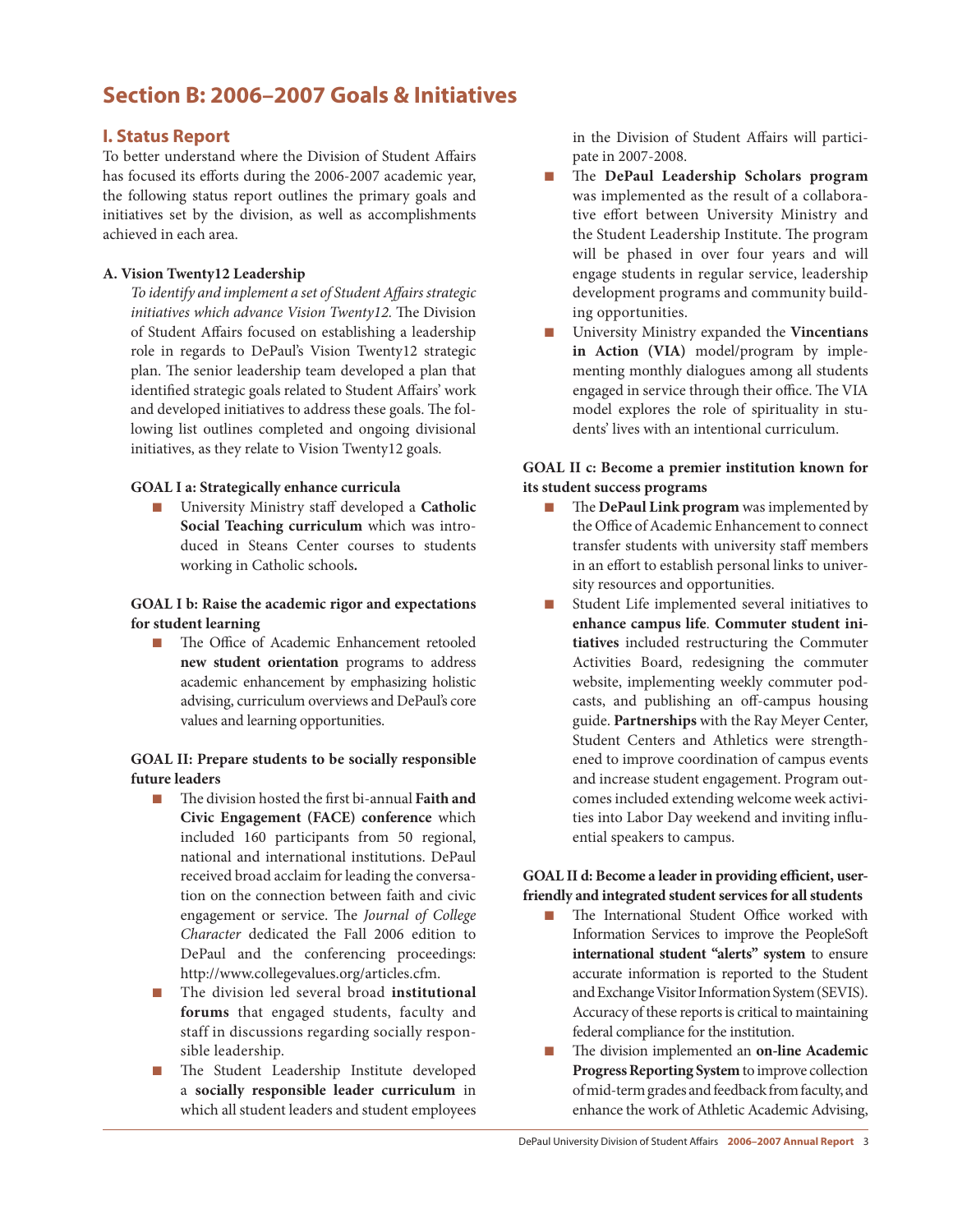Multicultural Student Affairs and the Productive Learning Strategies Program.

- n Student Life implemented an **on-line student organization registration system** to improve outreach, communication and accuracy of information.
- **n** University Ministry implemented a new orga**nizational structure** that included a new Residence Hall Minister position to direct outreach and ministry to students in residence halls on a full-time basis and a Protestant Christian Minister position with responsibility for serving growing Protestant and Evangelical Christian student groups. In addition, a Protestant Christian Student Leadership Board was created (B.A.S.I.C.: Brothers and Sisters in Christ) to enable coordination, oversight and support of Protestant Christian organizations.

#### **GOAL VI: Further institutionalize DePaul's Vincentian and Catholic identity**

- University Ministry collaborated with the Office of Mission and Values to create a **Catholic Identity In-service Workshop** that was offered to six university departments to encourage reflection and conversation around their role in participating and furthering the Catholic dimension of the mission.
- n A **benchmarking study** was completed to assist in the establishment of effective long term objectives for University Ministry regarding student outreach.
- n The new **St. Louise de Marillac Chapel and Interfaith Sacred Space** was constructed in the Lincoln Park Student Center under the direction of the University Ministry team and in collaboration with Facilities Operations and the Office of Mission and Values.
- n A**Catholic IntellectualTradition Series**wasinitiated by Student Affairs together with Mission and Values, Academic Affairs, Catholic Studies, Religious Studies, and the Religion and Society Lecture Series.
- The **Student Interfaith Council** was established by University Ministry to involve students from all DePaul Student Religious Organizations and build cooperation to plan joint interfaith initiatives.
- n **Student Interfaith Scholar** positions were created in University Ministry to act as resources to Student Religious Organizations and the Student Interfaith Council.
- n **Faculty and Staff Breakfasts** were initiated and sponsored by University Ministry on topics related to ongoing spiritual formation.

## **B. Student Welfare**

*To create an integrated Student Welfare Initiative that educates students regarding current health and wellness issues and coordinates relevant university services to respond to and support a student's personal needs.*

#### *Alcohol and Drug Initiative*

- n A university-wide Alcohol and Drug Taskforce was successfully constituted and completed its first year.
- $\blacksquare$  The taskforce addressed issues of policy review, educational campaigns and increased programming. As a result of policy review, the committee instituted a new parental notification policy and instituted a new policy to increase monitoring of student drinking.
- n A campus-wide educational campaign was completed and a comprehensive assessment of student drinking and substance abuse behaviors was conducted by Residential Education.

#### *University-wide Stop Sexual Violence (SSV) Initiative*

- Through its continued work this year, the university-wide SSV team concluded that individual department efforts needed to be coordinated. As a result, a graduate assistant position has been created and approved and the position is to be filled by September 2007.
- The SSV team implemented a coordinated approach to campus-wide education programs, university-wide training programs for faculty, staff and student leaders, and educational campaigns regarding existing services at the university.

## **C. Campus Climate**

*To enhance current programs and services to foster a campus culture and climate that promotes the respect for and the protection of the dignity of all members of the DePaul University community.* 

#### *Human Dignity Committee Initiatives*

- The Human Dignity Committee gained more visibility on campus through participation in newfaculty orientation, increased programming and collaborative partnerships, as well securing the Associate Dean of Academic Affairs as chair of the committee.
- n The Human Dignity Committee developed a campus-wide approach to promoting diversity through the implementation of "Dignity Week" (April 2007). The committee received a grant from Spellman and Johnson to support Dignity Week programming.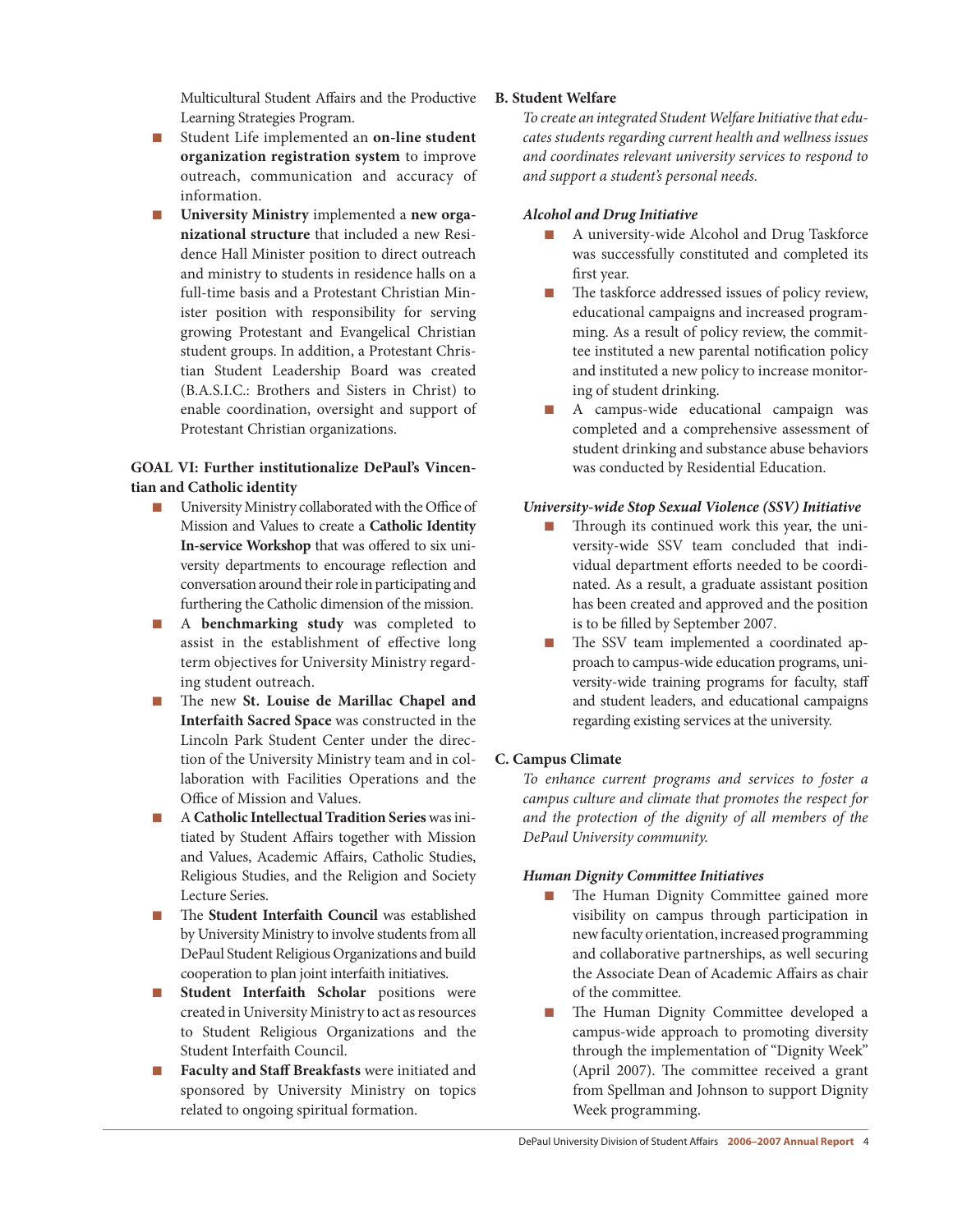#### *Institutional Campus Climate Initiatives*

■ Student Affairs participated in the President's Diversity Council, providing the President and the Office of Institutional Diversity with suggestions and feedback on university campus climate initiatives or issues.

#### **D. Student Representation**

*To enhance the effectiveness and inclusion of student representation and to enhance student involvement in university decision-making.*

#### *Amplify Student Voice*

- A Presidents' Roundtable was created as a monthly forum for student leaders to meet with the Executive Vice President and Vice President for Student Affairs to discuss important student issues.
- Student leaders were actively involved in critical university committees including the Alcohol and Drug Taskforce, the Freedom of Expression Committee, and the Strategic Resource Allocation Committee (SRAC).

#### *Standardized Training Programs*

**n** New training programs were implemented for Student Government Association and Residence Hall Council Executive Boards and general members. The training programs were designed to prepare student leaders to be effective community representatives who appropriately represent their constituents' voices.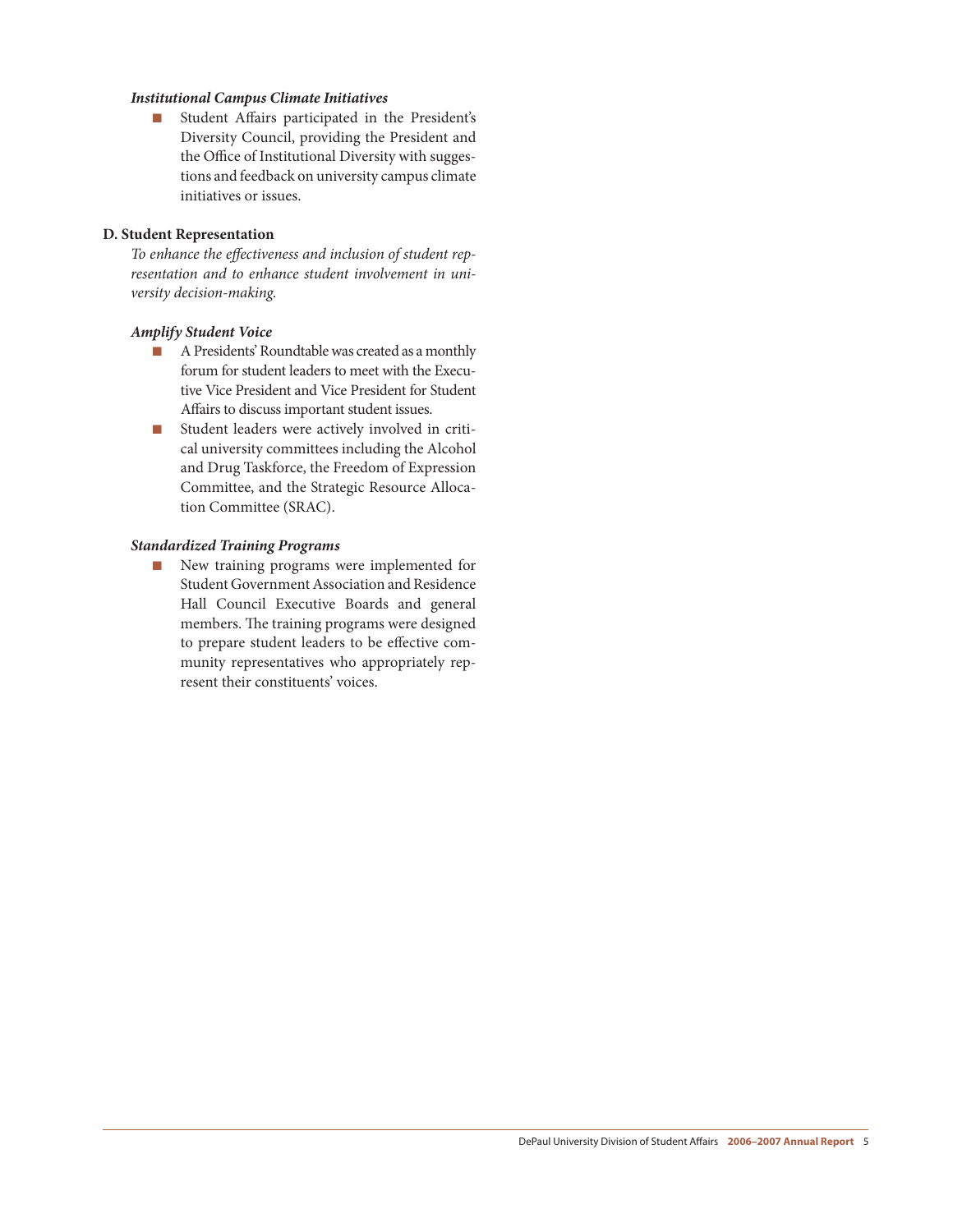## **Section C: 2007–2008 Planning and Priorities**

## **I. Trends in Higher Education**

There are a number of recent trends at the national level that are having a significant impact on the division's work with students. The following is a list of national trends and how they have manifested themselves here at DePaul.

#### **1. Continued concern regarding student health and wellness**

#### *National Trends*

- n Research indicates that over the last 15 years, the incidence of depression has doubled on college campuses, the number of suicidal students has tripled, and the report of sexual assault has quadrupled (Benton, Robertson, Tseng, Newton, & Benton, 2003).
- The National College Health Assessment Survey (2006) indicates that since the year 2000, 4 out of the top 5 impediments to academic performance in colleges across the country (i.e., stress, colds/flu, sleep difficulties, concern for friend or family member, depression/anxiety disorder) are emotional or behavioral in nature (ACHA, 2006).
- Although binge drinking has remained steady in recent years at 44%, more students are engaging in frequent (and more toxic) binge drinking (Wechsler, 2001).

## *DePaul Trends*

- $\blacksquare$  These national trends are mirrored in the DePaul student body. Student health and welfare is a major focus of divisional strategic planning. Demand for counseling services continues to grow even as students present with more urgent and complex problems. Even with the addition of one additional full-time staff member, DePaul's Counseling Services are staffed at a ratio of 1 full-time counselor per 3,284 students, far below the national average of 1 counselor per 1,697 students (AUCCCD, 2006).
- University Counseling Services has been challenged to engage in more outreach and training of staff and faculty due to heightened awareness (and anxiety) related to the recent Virginia Tech shootings as well as stated divisional priorities. Increasing outreach and awareness of services will most likely result in increased utilization.
- Adult Student Affairs (ASA) continues to see the impact of work-life-school balance on the persistence of undergraduate adult students. ASA also saw a dramatic increase in the number of

students who were experiencing tragic personal crisis like job loss and homelessness.

n In regards to alcohol, there was an increase in the number of students who were transported to the hospital for over-drinking (from 13 in 2005/2006 to 33 in 2006/2007). This may have been due to the attention being paid to alcohol on campus in a variety of areas including the training of the desk receptionists who are often the first point of contact for students returning to a building after an evening out.

#### **2. Increase in students with learning disabilities (LD)**

#### *National Trends*

- There is a lack of consistency in the documentation requirements for students as they transition from secondary to postsecondary educational systems oftentimes resulting in difficulties for LD students to access support accommodations (NJCLD Report, July 2007).
- Secondary education programs in many states are moving toward non-categorical classification of students with disabilities and more reliance on curriculum-based assessment, while postsecondary institutions focus more on specific disability classification and standardized assessment. (Council for Exceptional Children Report, 2001).
- Students living with LD may suffer from the effects of long-term stress, internalizing feelings such as fear, self-doubt, extreme self-criticism, and other characteristics. (Gregg, 1992).

#### *DePaul Trends*

- $\blacksquare$  Increasing numbers of freshmen or returning older students who may have LD and/or ADHD do not have appropriate documentation (as dictated by law) and, therefore, are not eligible for DePaul services. Although the responsibility has been placed on the secondary schools to ensure current documentation to students transitioning to higher education, collaborative measures between the two entities can assist at some level of resolve.
- Illinois is one of the states where non-categorical classification methods are used to assess students for disabilities. Essentially, it allows a diagnosis of LD without any reference to either processing or discrepancy between potential and achievement, which are aspects of the traditional assessment for LD. The results of this kind of assessment may label students LD and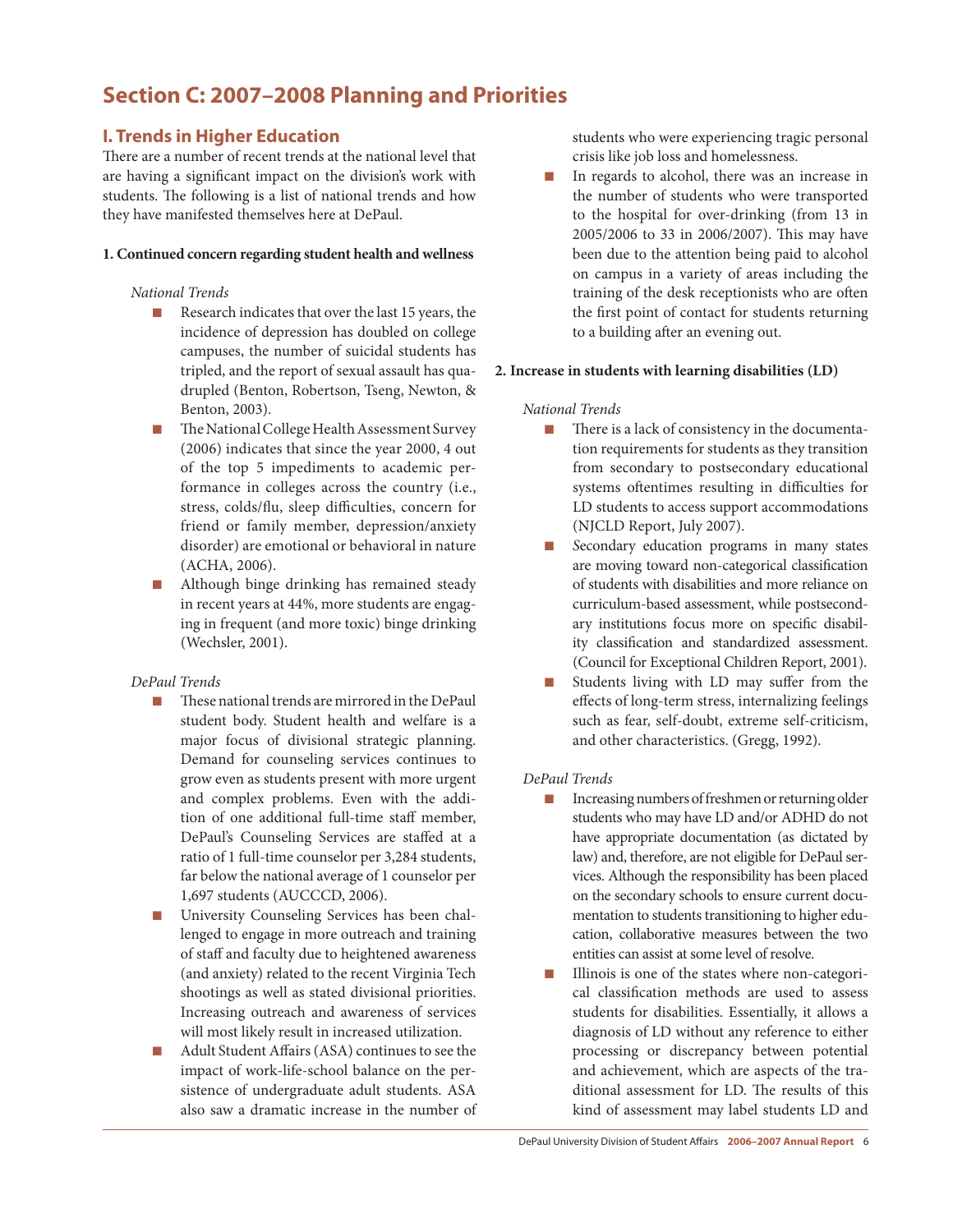eligible for LD services when, in fact, their lack of achievement may be due to emotional disturbances, poor instruction, low cognitive abilities, medical, or other reasons.

Increasing numbers of students in the Productive Learning Strategies Program have critical emotional problems to deal with, whether related to LD, Asperger Syndrome, or other diagnoses, resulting in high level stress for the students and oftentimes severe disruptive behavior in classes.

## 3. Continued concern regarding lack of male students in lead**ership roles and leadership development opportunities**

#### *National Trends*

- $\blacksquare$  There is significant evidence that male students are struggling in higher education and less engaged in student and academic programs and services (Davis & Laker, 2004). According to Conlin, "If trends continue, demographers say, there will be 156 women per 100 men earning degrees by 2020" (2003, p. 2).
- n The 2007 Institute on College Student Males (sponsored by NASPA and ACPA) explored this topic in great depth.
- n The National Clearinghouse for Leadership Programs (NCLP) newsletter, *Concepts and Connections*, had an issue entirely devoted to the findings from the Multi-Institutional Study of Leadership that were related to gender and other forms of identity (2007b).
- Data show that in college young women do outperform young men by many measures. College women earn better grades, hold more leadership posts, spend more time studying, and earn more honors and awards. They report being more involved than young men in student clubs and volunteer work (Sweeney, 2007).

## *DePaul Trends*

- Based on demographics related to Student Leadership Institute programs in 2006-2007, 66% of the students in the Certificate Program were women, 69% of the Winter Leadership Conference participants were women, and 71% of the LEAD-In! students were women.
- Interestingly, counter to this trend, the demographic data from the Student Affairs leadership opportunities application process showed only a marginal difference in the number of male and female applicants this year. In the past, women students have been highly over-represented in this population, however, this year, approxi-

mately 56% of the applicants were women, which is very close to the overall percentage of women in the greater population at DePaul University.

- The majority of residential students continue to shy away from leadership opportunities. The residence hall council never reached full membership at any point this year. The student leader pool is rich with talent but not as deep, which results in students having multiple leadership positions on campus.
- There is a growing concern in Residential Education that with juniors and seniors no longer being offered on campus housing that the student leader pool for Resident Advisors will continue to become younger.In 2006, 46% of the Resident Advisor applicants were sophomores and 46% were juniors/seniors. In 2007, 57% of the applicants were sophomores and only 36% were juniors/seniors. As student behaviors continue to be challenging, the need for role models increases. This may be even more problematic next year as we see our first year with very few juniors and seniors on campus.
- n Among Student Life programs, the Senior Celebration Committee consisted of all women, the Student Life Consultants program consisted of 7 women and 3 men, and the Fraternity and Sorority Spring Break Trip included 9 women and 3 men. Overall, more women attended student organization funding workshops than men.

## **4. Increased use of online chat communities**

## *National Trends*

■ Sites such as MySpace and Facebook are increasingly being used to screen roommates, potential partners and friends. As a result more students and their families make assumptions about roommates long before they ever meet or speak (Farrell, 2006). According to Wilson (2007), *"*Whether they're using Facebook, MySpace, iPods, instant messaging, or text messaging, Millennials are plugged in."

## *DePaul Trends*

■ Within the division, there have been continued talks about ways to inform students of the potential dangers of these online communities.There is also an interest in using these communities to communicatewith students. Student Life uses Facebook to advertise events, has launched podcasts, and has moved student organization processes on-line.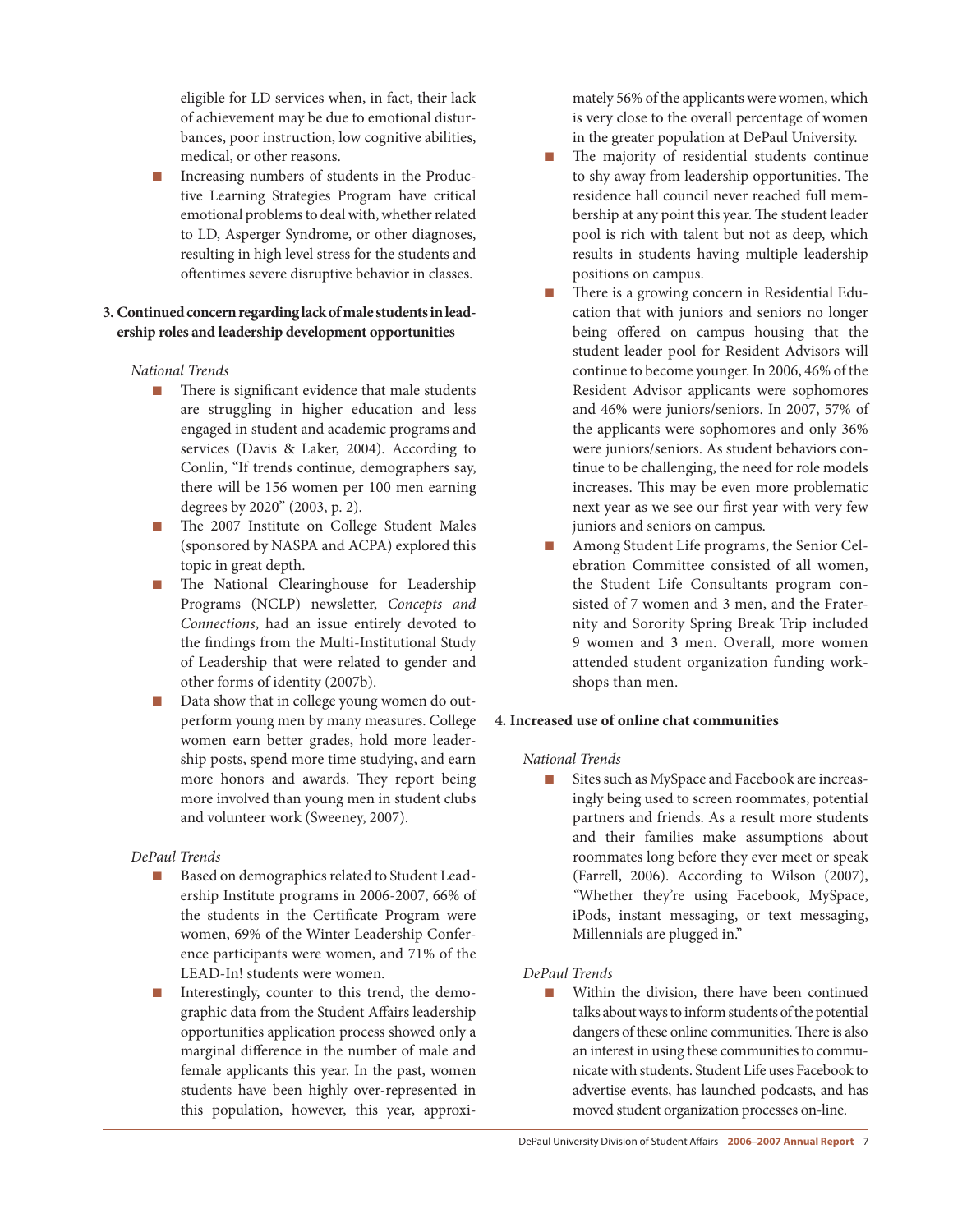#### **5. Increased focus on spirituality and student development**

#### *National Trends*

n The National Clearinghouse for Leadership Programs (NCLP) produces a newsletter entitled, *Concepts and Connections*. The theme for one of their recent editions highlighted the significance of the relationship between spirituality and leadership (2007a).

#### *DePaul Trends*

- In the fall of 2006 the division hosted the first biannual Faith and Civic Engagement (FACE) conference which included 160 participants from 50 regional, national and international institutions. DePaul received broad acclaim for leading the conversation on the connection between faith and civic engagement or service. The *Journal of College Character* dedicated the Fall 2006 edition to DePaul and the conferencing proceedings: http://www.collegevalues.org/articles.cfm.
- The Faith and Civic Engagement Project at DePaul has collected a second set of data from students, faculty and staff to assess how they connect their diverse faith commitments and inner convictions to the idea and practice of civic engagement (service) as a lifelong commitment, so that one reinforces the other.
- $\blacksquare$  University Ministry expanded the Vincentians in Action (VIA) model/program by implementing monthly dialogues among all students engaged in service through their office. The VIA model explores the role of spirituality in students' lives with an intentional curriculum.

#### **6. Increased focus on socially responsible leadership**

#### *National Trends*

n The National (student) Leadership Symposium (July 2007) was entitled, *Celebrating the Social Change Model: Insights and Applications for the Future*. The symposium's themes always reflect current trends within the field of leadership development. The social change model explains the relationship between individual, group and societal values of leadership. The ultimate goal of leadership, according to this model, is to commit to a process of values-driven collaboration to enact positive social change.

#### *DePaul Trends*

n The division facilitated several forums to engage students, staff and faculty in discussions regarding socially responsible leadership.

- The curriculum for DePaul's 2007 Winter Student Leadership Conference was based on the Social Change Model. This curriculum was chosen because it complements the concept/model of the socially responsible leadership development.
- Student Affairs implemented a GOAL II Social Responsibility Committee to define socially responsible leadership in the context of DePaul University. The goal of defining this concept will further the university's ability to be explicit and intentional in its efforts to address Goal II of DePaul's Vision Twenty12 strategic plan.

#### **7. Continued increase in student enrollment**

#### *National Trends*

- There has been a marked increase in the number of students coming from Turkey and Saudi Arabia. The increase in Saudi students is a result of a Saudi government scholarship which pays for one full year of intensive English instruction and subsequent pursuit of an undergraduate or graduate degree. We are seeing an increased number of students from both countries.
- n Nationwide, there has been a small increase in international student enrollment. This is a reversal of the downward trend which followed 9/11.
- According to the Council of Graduate Schools (2006),"enrollmentinAmericangraduate schools rose by 2% from 2004 to 2005." The organization's report concludes that this increase "was driven by growth in the numbers of female and African American students" enrolling in graduate school. Graduate enrollment and degrees from 1986-2005 show that African American enrollment alone grew by 6% in 2005.

#### *DePaul Trends*

- n The International Student Office has seen a large increase in the international student enrollment. From Fall 2005 to Fall 2006, the number of enrolled students has increased by 24%, and the increase is expected to continue. The number of I-20 documents issued by International Admissions for the Fall 2007 has already surpassed that in recent years.
- $\blacksquare$  DePaul follows the national trend in the increase in minority graduate student enrollment after some slight decline in 2004 (African American 555 to 625, Latino 301 to 325, and Native American 12 to 18).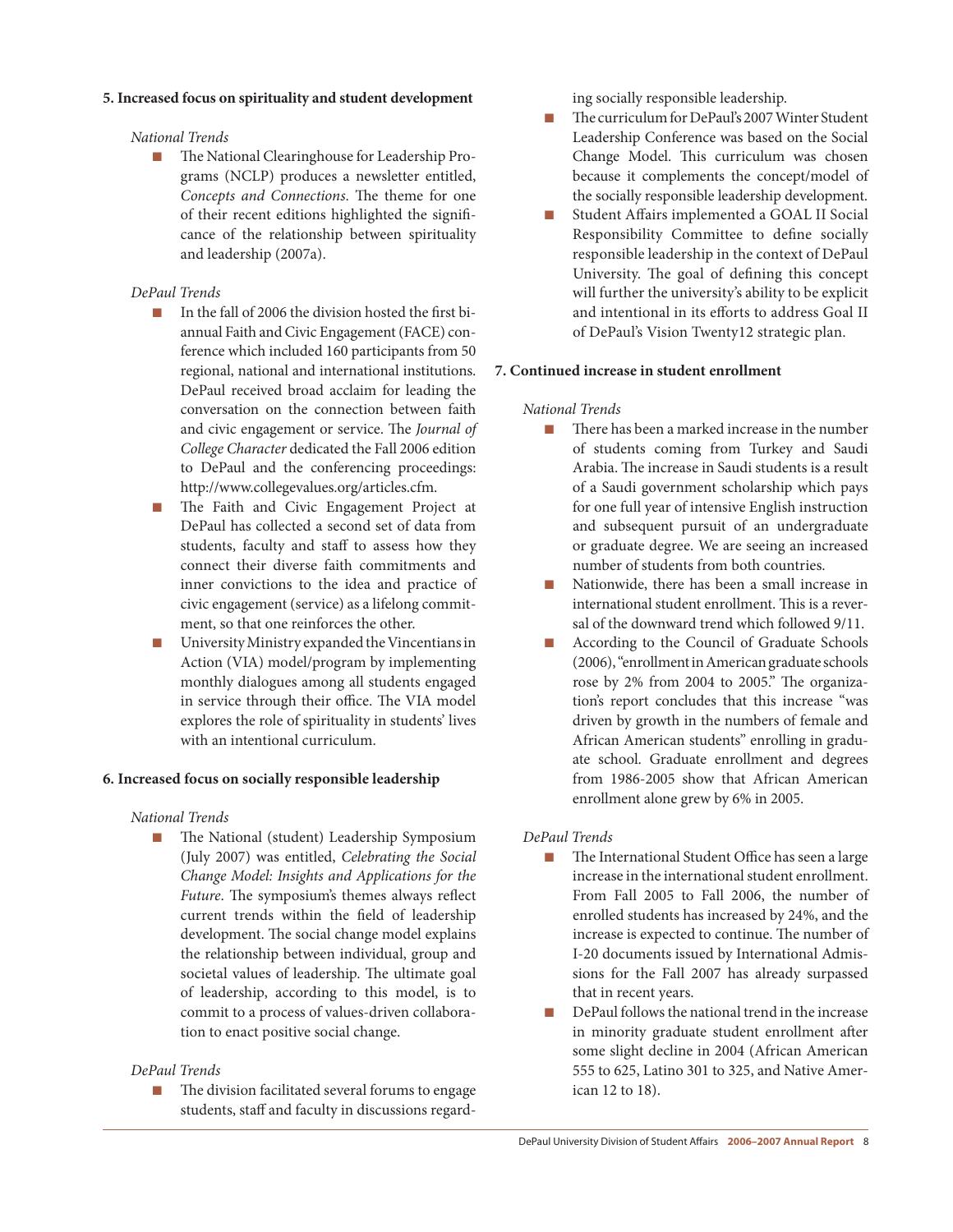## **References Related to Trends**

- ACHA, American College Health Association (2006). *The national college health assessment*, Retrieved from www. acha-ncha.org.
- AUCCCD, Association of University and College Counseling Center Directors (2006). Directors survey, Retrieved from www.aucccd.org.
- Benton, S.A., Robertson, J., Tseng, W., Newton, F., & Benton, S.L. (2003). Changes in counseling center client problems across 13 years. *Professional Psychology: Research & Practice*, 34(1), 66-72.
- Conlin, M. (2003). The New Gender Gap: From kindergarten to grad school, boys are becoming the second sex. Retrieved May 26, 2003 from *Business Week Online (*p. 2).

*Council for Exceptional Children Report* (2001). 68(1), 97-118.

- Council of Graduate Schools, (2006, September 13). *Growth in Graduate Enrollment Remains Constant - Increases highest among women and African Americans.* Retrieved from http://www.cgsnet.org/Default.aspx?tabid=240& mid=440&newsid440=29&.
- Davis, T and Laker, J. A. (2004). Connecting Men to Academic and Student Affairs Programs and Services. In Kellom, G. E. (Ed.). *Developing effective programs and services for college men*. New Directions for Student Services, 107 (p.47-58). San Francisco: Jossey-Bass.
- Farrell, E.F. (2006). Judging roommates by their Facebook cover. *The Chronicle of Higher Education*, 53(2), A63.
- Gregg, N. et al. (1992). *Journal of Learning Disabilities*, 25.6, 386-395.
- *Journal of College Character* (Fall 2006), Retrieved from http://www.collegevalues.org/articles.cfm.
- NJCLD, National Joint Committee on Learning Disabilities, (2007). *The document disconnect for students with learning disabilities: Improving access to postsecondary disability services.* Retrieved June 1, 2007, from http://www. ldonline.org/about/partners/njcld#position.
- NCLP, National Clearinghouse for Leadership Programs (2007a). *Concepts and Connections: A Publication for Leadership Educators*, 13(2), 1-15. College Park, MD: University of Maryland.
- NCLP, National Clearinghouse for Leadership Programs (2007b). Identity and the Multi-Institutional Study of Leadership. *Concepts and Connections: A Publication for Leadership Educators,* 15(2), 1-15. College Park, MD: University of Maryland.
- Sweeney, R. T. (2007, January, 5). How the new generation of well-wired multitaskers is changing campus culture. *Chronicle of Higher Education*, 53, Retrieved May 25, 2007, from http://chronicle.com.ezproxy1.lib.depaul. edu/weekly/v53/i18/18b01001.htm.
- Wilson, T. (2007, January, 26). The new generation divide. *Chronicle of Higher Education*, 53, Retrieved May 25, 2007, from http://chronicle.com.ezproxy1.lib.depaul. edu/weekly/v53/i21/21a03601.htm.
- Wechsler, H. (2001). *Harvard School of Public Health College Alcohol Study.* [Computer file]. ICPSR04291-v1. Boston, MA: Harvard School of Public Health.

## **II. 2007-2008 Divisional Priorities**

The division has identified initiatives and goals within the university's Vision Twenty12 strategic plan to be addressed over the next three years. While the specific strategies, both divisional and departmental, are still being clarified the division has decided to focus on the following six areas:

**A. Student Success (Related to University Goals I & II)**: To

- focus on building student affinity, retention and satisfaction.
	- a. Develop and implement monthly orientation opportunities for new undergraduate students.
	- b. Develop and implement an on-line orientation experience for new students.
	- c. Implement new orientation and student success workshops for adult students.
	- d. Develop and coordinate programs that seek to meet the needs of transfer and second year students.
	- e. Develop and implement the Learning Support Initiative designed to serve as a centralized clearinghouse that directs students to the appropriate academic support service or resource.
	- f. Collaborate with Academic Affairs to implement the Faculty Early Reporting system.
	- g. Implement effective use of the On-Line Academic Advising System for Student Affairs professionals to improve communication and support services.
	- h. Develop and implement Living and Learning Communities to enhance residential student learning and campus life.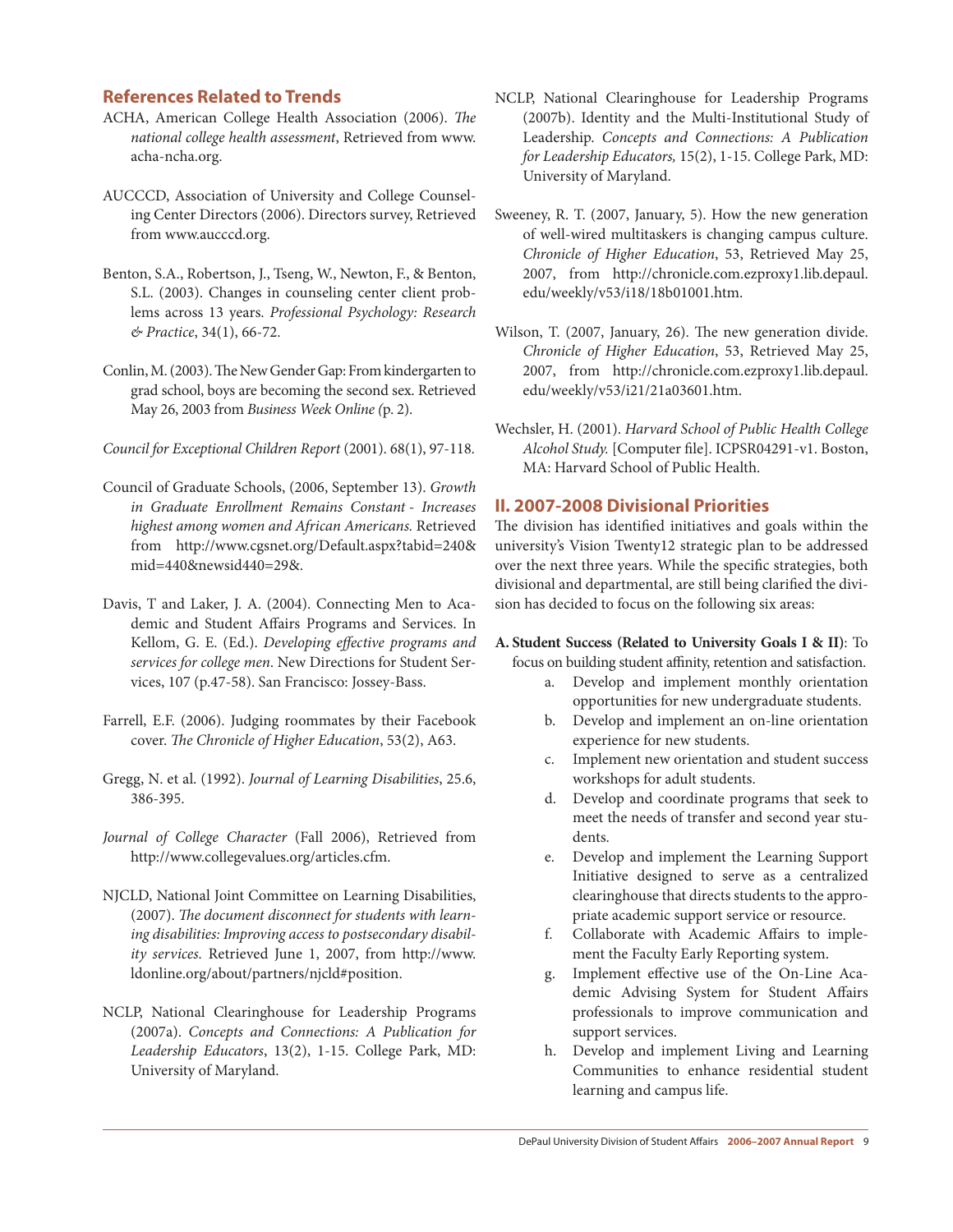- i. Develop a formal structural relationship between Student Affairs and the college offices.
- **B. Socially Responsible Leaders (Related to University Goal II):** To establish shared responsibility for this initiative across the institution.
	- a. Implement the socially responsible curriculum developed by the Student Leadership Institute.
	- b. Develop assessment tools and a solid framework to be shared with academic units.
	- c. Develop a Graduation Pledge for Social Responsibility.
	- d. Create a Socially Responsible Student Leaders Network.
- **C. Campus Life (Related to University Goal II)**: To provide exciting, entertaining, engaging and thought-provoking programs and services to enhance student affinity and the student life experience.
	- a. Implement a speakers series.
	- b. Continue to expand programming and services targeted toward commuter students.
	- c. Develop an enhanced programming model for both campuses that includes partnerships with Athletics, the Ray Meyer Recreation Center and the Student Centers.

#### **D. Student Welfare Initiative (Related to University Goal**

**II)**: To develop creative and proactive responses to critical student welfare issues.

- a. Develop a student welfare initiative that will address in a comprehensive and integrated way, issues of drug and alcohol abuse, mental health, sexual violence and homelessness.
- b. Develop a more effective strategy to connect students with off-campus resources.

#### **E. Diversity/Campus Climate (Related to University Goal**

**III):** To enhance services for students of color and expand diversity education opportunities for all students.

- a. Collaborate with faculty responsible for the Sophomore Seminar curriculum and share resources.
- b. Develop a retention strategy for students of color that encompasses research and program support.

#### **F. Mission and Ministry (Related to University Goal VI):**

a. Mission infusion: To sharpen and articulate the implications and manifestations of DePaul's Catholic, Vincentian and urban mission with Student Affairs. This initiative will also focus on improved communication of the mission-based work of Student Affairs to the university community.

- b. Continued enhancement of University Ministry: Continue to increase the visibility and impact of University Ministry in its contributions to the religious and spiritual development of DePaul students.
- c. Create a "Thursdays with Vincent" program for faculty and staff; a day-long retreat program to be piloted in Winter 2008.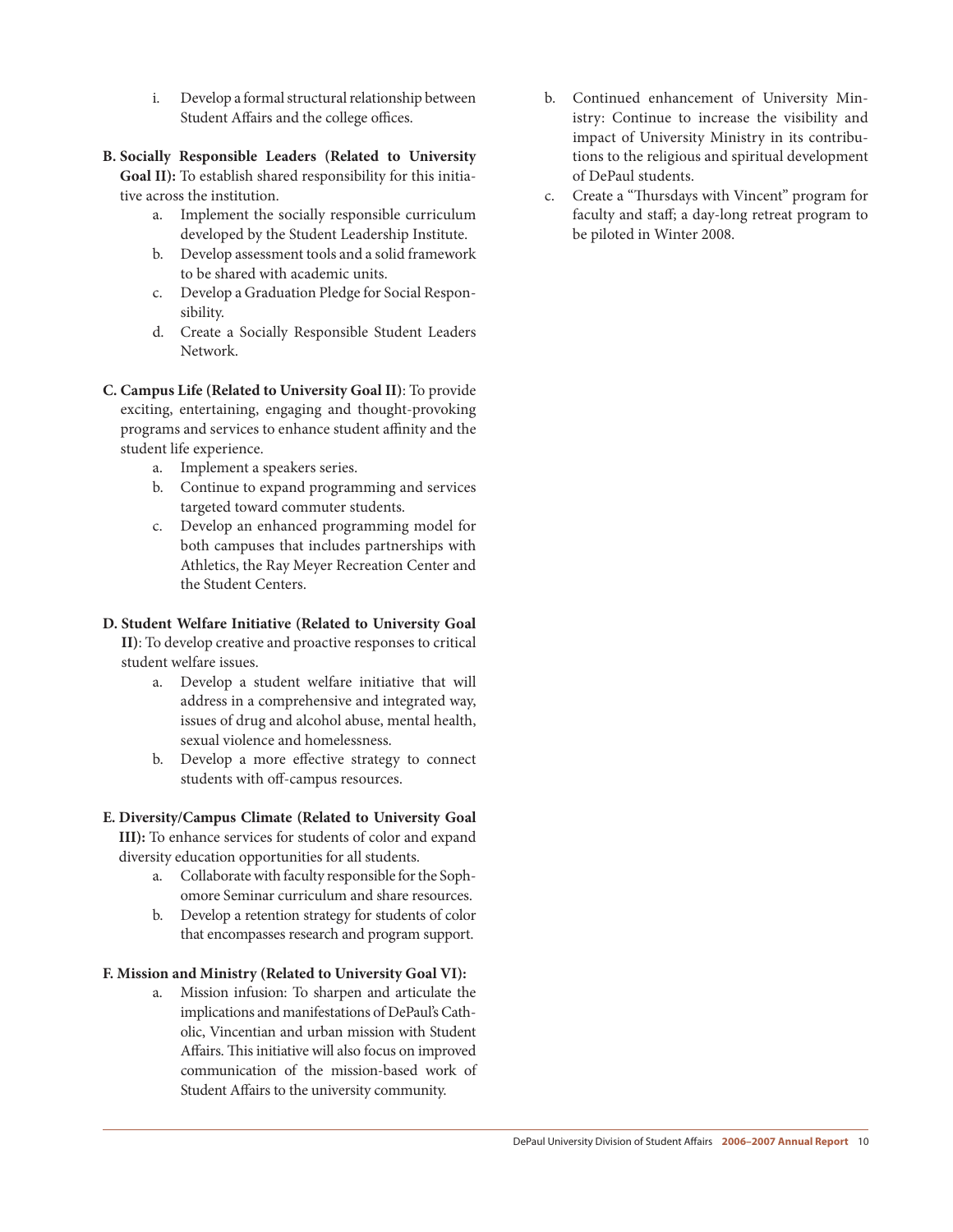## **Section D: Assessment Activities**

## **I. Overview**

The division has completed year three of strategically collecting data for assessment purposes. Implemented in Fall 2004, the division worked closely with the Offices of Institutional Planning and Research and Teaching Learning and Assessment to develop an integrated assessment initiative designed to measure the day-to-day operations of the division, as well as the division's impact on student learning, engagement and involvement. Divisional assessment activities are coordinated by the Director of Assessment, Research and Communications and the Student Affairs Assessment Committee. The two main goals of the assessment process are to promote continuous improvement and understand how the division contributes to student learning.

Assessment is directly linked to the division's mission. Based on the mission, the division has determined critical environmental factors that need to be in place to support student success at DePaul. These critical factors are referred to as success factors and constitute programs, services and collaborations that support the mission. Critical environmental factors (success factors) that support student success include high quality programs, intervention and support services, community service activities, university-wide celebrations, well trained staff members, and effective university partnerships. Each success factor is further defined in part II of this section.

The fourteen departments in Student Affairs each contribute to some subset of the success factors. Departments demonstrate contributions through their key activities. Key activities define what each department does on a day-to-day basis and measure department performance throughout the academic year. Key activities are measured according to cost, magnitude, satisfaction, and learning outcomes. Data regarding key activities is collected using BOTH quantitative and qualitative methods.

In addition to evaluating key activities, each department is asked to conduct an assessment project that focuses on one aspect or outcome related to one key activity. The assessment question is designed to help the department understand how students are learning, engaged, or involved in departmental programs and services. The following diagram illustrates the division's assessment model:



## **II. Divisional Success Factors**

The following is a list of six established success factors that the division has determined critical to supporting student success, as well as quantitative data relevant to each factor. Definitions for each activity and measure can be found in Appendix C. While the following metrics represent quantitative measures used to calculate day-to-day activity within the division, there are also qualitative measures that have been implemented to assess program quality, student satisfaction and learning outcomes. More qualitative information can be located in departmental annual reports or by contacting departments directly.

**A. Quality Programs:** Programs constitute co-curricular and extra-curricular learning opportunities that support students' transformational learning and foster students' personal growth and development. Quality programs include new student orientation, leadership workshops, diversity workshops, involvement in student organizations, Residential Education programs, Cultural Center programs, spiritual development opportunities, social justice and civic engagement programs, skill development workshops, health and wellness programs, and Life Skills workshops. These programs have been divided into four areas.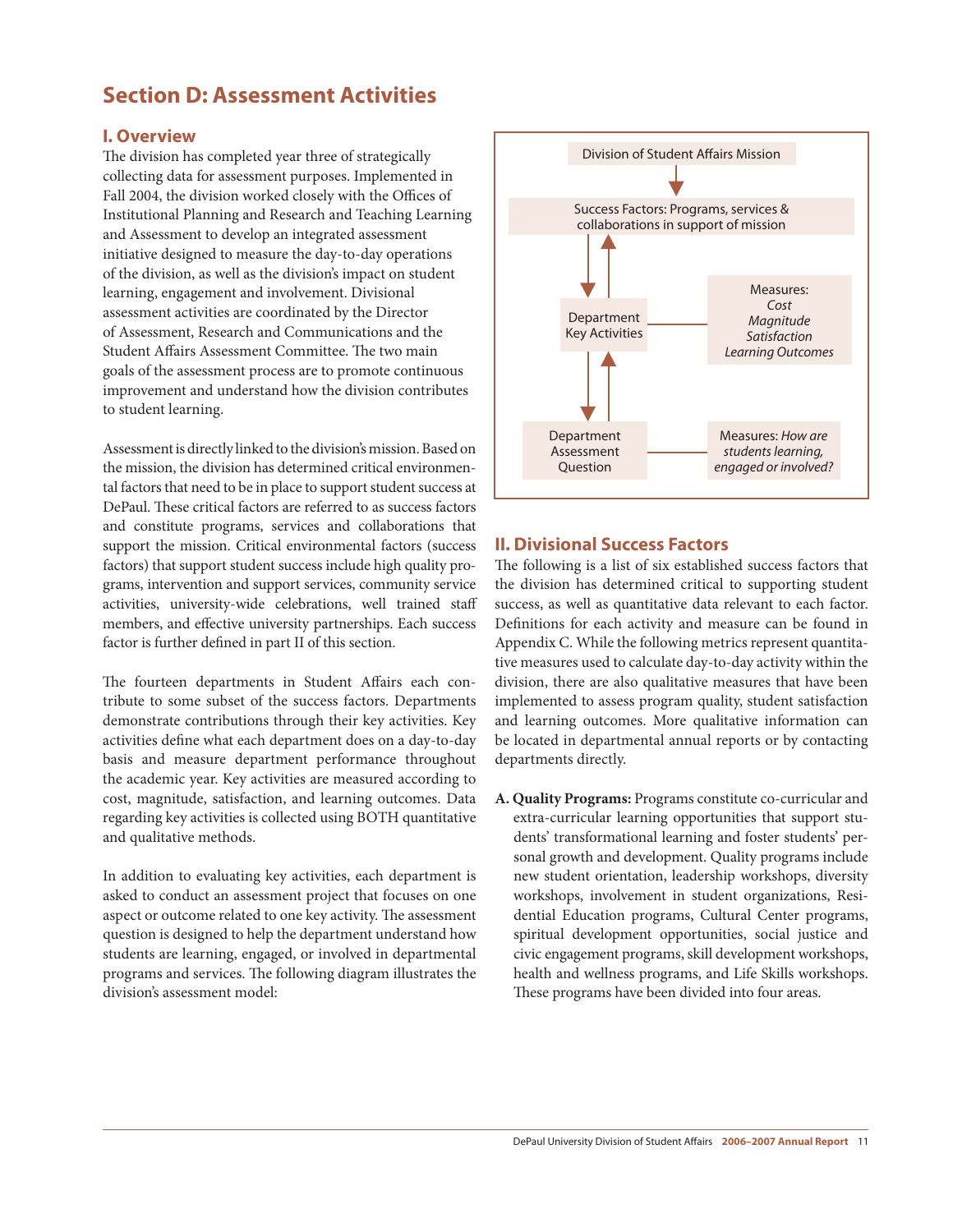| <b>Activities</b>      | <b>Measures</b>                    | $04-05$ | $05-06$ | $06-07$ |
|------------------------|------------------------------------|---------|---------|---------|
| 1. Residence Hall      | Programs                           | 1196    | 1356    | 1704    |
| 2. Religious/Spiritual | Programs                           | 445     | 778     | 926     |
| 3. Diversity/Cultural  | Programs                           | 39      | 102     | 138     |
| 4. Student Development | Programs                           | 297     | 232     | 252     |
|                        | Student<br>Organizations           | 185     | 187     | 183     |
|                        | Student<br>Organization<br>Members | 2.422   | 22.64   | 2994    |

In addition to clustering programs together by type, the division has defined program levels to clarify the scope and impact of programs on the university community. Please note that in addition to the programs mentioned above, levels also include community service activities and university-wide celebrations. Programming levels are defined as follows:

Level I programs are university-wide programs sponsored by Student Affairs that have an overall participation rate greater than 500. These programs include new student orientation, the First Year Program, university service days, Student Convocation, Mass of the Holy Spirit, Baccalaureate Mass, Family Weekend, and DePaul Activities Board programs such as Homecoming and Fest.

**Level II** programs are cross-departmental programs or departmental programs that reach a broader student constituency and have an overall participation rate greater than 100. These programs include cultural programs, diversity workshops, the Winter Leadership Conference, weekly and daily religious prayers or services, student leadership programs, student recognition programs and DePaul Activities Board programs.

**Level III** programs are sponsored by individual departments and targeted toward specific student populations with a participation rate of less than 100. Examples of these programs include resident student programs, student organization workshops, DePaul Community Service Association activities, service immersion trips, and Multicultural Student Affairs programs.

| <b>Activities</b>     | <b>Measures</b> | $05-06$ | $06-07$ |
|-----------------------|-----------------|---------|---------|
| 5. Level I Programs   | Programs        | 6       | 14      |
|                       | Participants    | 27646   | 24637   |
| 6. Level II Programs  | Programs        | 917     | 1202    |
|                       | Participants    | 40184   | 38241   |
| 7. Level III Programs | Programs        | 1545    | 2233    |

**B. Intervention and Support Services:** Intervention and support services are provided to students on a one-on-one or structured group basis to enhance their educational experiences by removing barriers to their success. Advocacy, tutoring, advising, counseling and crisis management are examples of intervention and support services.

| <b>Activities</b>               | <b>Measures</b>                      | $04-05$ | $05-06$   | 06-07 |
|---------------------------------|--------------------------------------|---------|-----------|-------|
| 1. Student                      | Code/Policy Violations               | 1057    | 795       | 622   |
| Disciplinary<br>Cases           | Students                             | 861     | 1379      | 1323  |
| 2. Crisis                       | Cases/Crises                         | 134     | <b>NA</b> | 199   |
| Emergency<br>Response           | On-Duty Pages                        | 472     | 376       | 332   |
| 3. Individual                   | Students                             | 598     | 614       | 757   |
| Counseling                      | Number of Kept<br>Appointments       | NA.     | 2191      | 3250  |
| 4. Advising                     | Individual Interactions              | 4077    | 5569      | 2615  |
| 5. Advocacy and<br>Intervention | Requests to Advocate<br>for Students | 1084    | 1061      | 1033  |
| Cases                           | Peer Mentors                         | 161     | 246       | 238   |

**C. Community Service:** Community service activities engage students and the university community in service experiences with and for external constituencies in need. Service experiences include university service days, immersion trips, and weekly service opportunities.

| <b>Activities</b>                                  | <b>Measures</b>            | $04-05$        | $05-06$ | 06-07  |
|----------------------------------------------------|----------------------------|----------------|---------|--------|
| 1. University-Wide                                 | Programs                   | $\overline{2}$ | 3       | 3      |
| One Day Service                                    | <b>Total Participation</b> | 1800           | 1725    | 2025   |
| Experience                                         | Volunteer Hours            | 7500           | 7475    | 8100   |
| 2. Immersion<br>Experiences                        | Programs                   | 13             | 14      | 16     |
|                                                    | <b>Total Participation</b> | 130            | 127     | 146    |
|                                                    | Volunteer Hours            |                |         | 6082   |
| 3. Recurring/<br>Ongoing<br>Service<br>Experiences | Programs                   | 420            | 420     | 480    |
|                                                    | Participants Per Week      | 140            | 200     | 153    |
|                                                    | Unique Participants        |                |         | 313    |
|                                                    | Volunteer Hours            | 12,930         | 10,300  | 11,454 |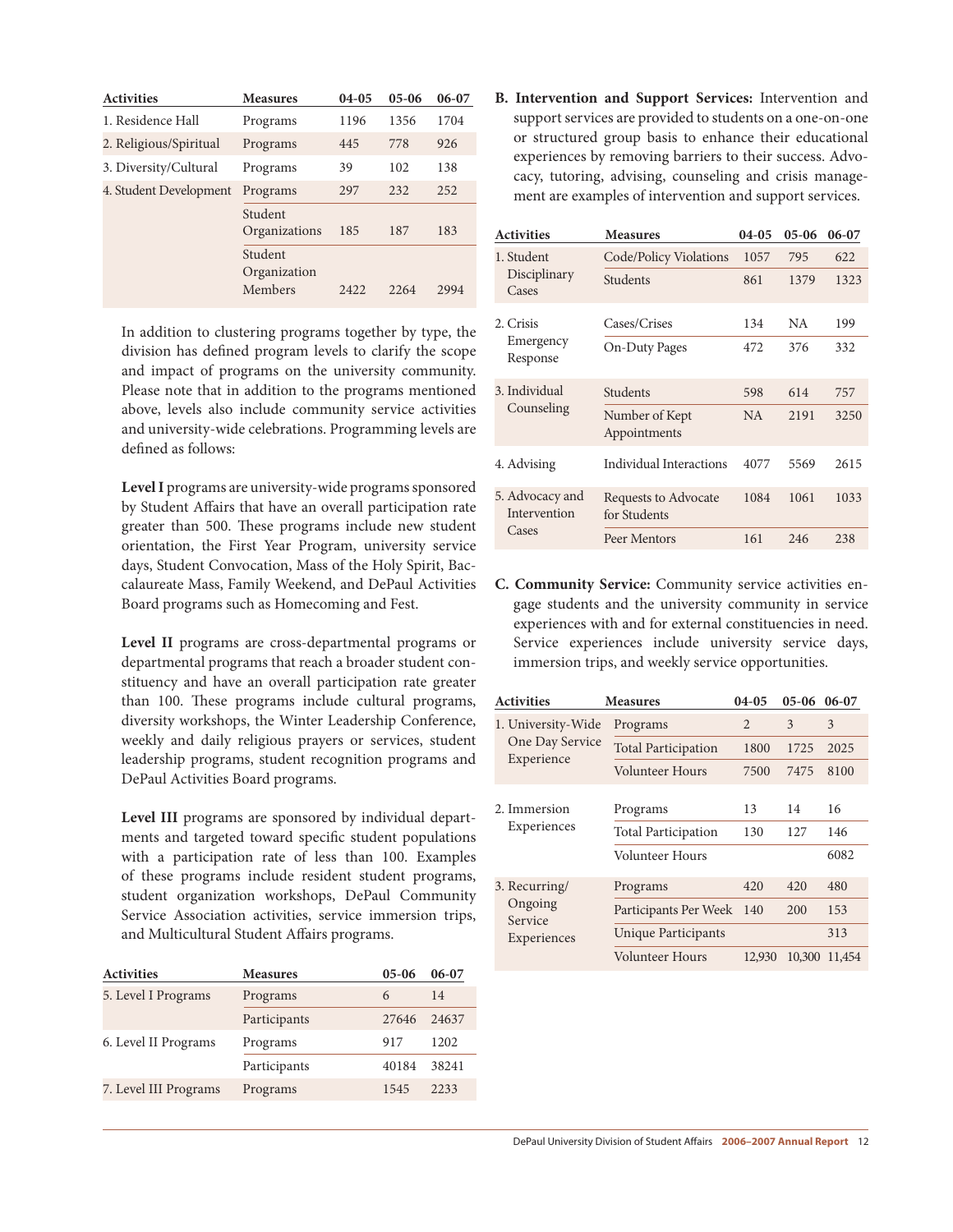**D. Staff Training and Development:** Staff training is designed to develop skills, abilities and awareness around a particular position. It is also intended to assist with preparation for future professional positions and to foster upward mobility. Staff training is divided into three groups of individuals within the division: student/paraprofessionals (resident advisors, mentors, coordinators, etc.), graduate assistants/interns/externs, and professional staff.

| <b>Activities</b> | <b>Measures</b>                           |       | 04-05 05-06 06-07 |     |
|-------------------|-------------------------------------------|-------|-------------------|-----|
| to DePaul         | 1. Training external Conferences Attended | 77    | 61                | 60  |
| 2. Student Staff  | <b>Student Staff Hourly</b><br>Positions  | NA .  | 72                | 108 |
|                   | Student Leader<br>Positions               | 2.72. | 287               | 330 |

**E. University Celebrations:** Celebrations foster pride, build school spirit and connect students to the larger DePaul community. Annual celebrations fall into four categories: cultural appreciation (Martin Luther King Prayer Breakfast, President's Diversity Brunch, etc.), leadership recognition (Arthur J. Schmitt Awards Ceremony, Egan Hope Scholars Ceremony, Senior Leadership Awards Ceremony, departmental year-end ceremonies, etc.), religious ceremonies (Mass of the Holy Spirit, Baccalaureate Mass, weekly liturgy, etc.) and social events (Blue Demon Days, Homecoming, Fest, etc.).

| <b>Activities</b>         | <b>Measures</b>    | $04-05$ | $05-06$              | $06-07$ |
|---------------------------|--------------------|---------|----------------------|---------|
| 1. DePaul                 | Total Celebrations | 32.     | 33                   | 49      |
| Community<br>Celebrations | Attendees          |         | 15,415 17,154 22,659 |         |
| 2. Student                | Programs           | 5       | 19                   | 18      |
| Recognition<br>Programs   | Attendees          | 845     | 1172                 | 1193    |

**F. University Partnerships:** Collaboration is an essential element of the Student Affairs division. Developing and implementing effective programs and supporting student success requires the work of many. Collaboration occurs across the division and is structured according to immediacy, student need, impact and relation to long-term and short-term divisional goals. While there are numerous examples of effective partnerships, such as the Loop Development Task Force, the Student Welfare Task Force and Stop Sexual Violence Taskforce, two partnerships are highlighted below: The division's work with the First Year Program and on-going student enrollment issues. The

goal of both partnerships is to improve student success and retention.

| <b>Activities</b>                      | <b>Measures</b>                                      | $04-05$ | $05-06$ | 06-07 |
|----------------------------------------|------------------------------------------------------|---------|---------|-------|
| 1. First Year                          | <b>Student Mentors</b>                               | 88      | 93      | 103   |
| Program:<br>Discover &                 | Staff Professionals                                  | 54      | 63      | 76    |
| <b>Explore Course</b><br>Delivery      | Experiential<br>Courses Taught by<br>Student Affairs | 15      | 16      | 17    |
| 2. Course                              | <b>Total Requests</b>                                | 178     | 203     | 172   |
| Withdrawal &<br><b>Erasure Process</b> | Course<br>Withdrawals<br>Granted                     | 12      | 45      | 22    |
|                                        | Course Erasures<br>Granted                           | 132     | 148     | 90    |
|                                        | <b>Internal Partners</b>                             | 11      | 11      | 11    |

## **III. Assessment Results**

During the 2006-2007 academic year each department posed one question for assessment. **The goal of assessment is to understand how students are learning, engaged or involved in the division's services and programs**. All past and present Student Affairs assessment reports can be located on the Teaching, Learning and Assessment (TLA) website at http://condor.depaul.edu/~tla/html/student%20affairs%20 assessment%20reports.html.

Of the fifteen Student Affairs projects conducted during the 2006-2007 academic year, five focused on student health and wellness (behaviors, attitudes, awareness, and needs assessments), three on student leadership, four on students in transition (new student orientation, first year students with learning disabilities, and adult students), one on program benchmarking and one on program evaluation. The following is a summary of four projects that highlight some of the division's learning this year, as well as a list of assessment best practices that reflect the work of individual departments in the division.

#### **A. Assessment Reports**

1**. Office of Multicultural Student Affairs (OMSA).** With assistance from the Office of Institutional Planning and Research, OMSA investigated the background, demographic, and academic profiles of their student participants, comparing it to several subgroups at DePaul, as well as the overall DePaul population of firsttime/full-time freshmen. This investigation took place to ensure that OMSA's target population is receiving services provided by the department.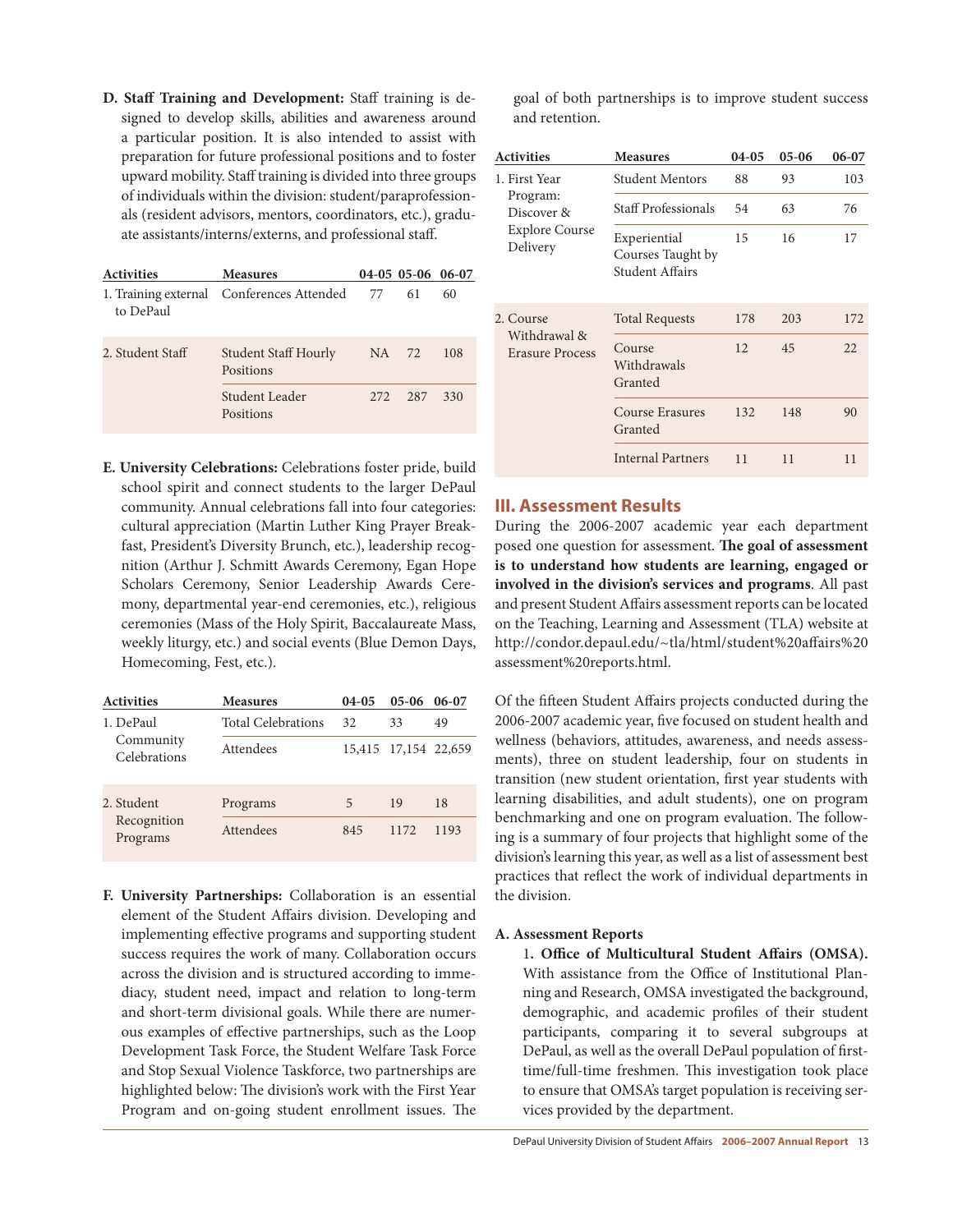What OMSA learned is that 25% of students of color had participated in OMSA programming to some degree over the last five years. The majority of OMSA's students of color have been Latinas or Hispanic females (33%) followed by African American females (26.2%), Asian/ Pacific Islander females (12.6%), African American males (8.7%) and Asian/Pacific Islander males (5.6%). The trend, in all cases, is that there is more female representation than male representation. This difference is more apparent in the student of color population. While 62% of DePaul's students of color are female, 72% of OMSA students of color are female. OMSA has a slightly higher population of first generation college students. 45% of OMSA students of color have been first generation students, while 25.3% of DePaul students overall are first generation and 37.4% students of color are the first in their families to go to college. In all cases (all students of color, OMSA students of color and non-OMSA students of color) students of color were more likely to commute than live on campus.

OMSA discovered that the students who participated in OMSA programming appear to conform to the department's target demographics, and are similar to other DePaul students in terms of their academic ability. This information gives OMSA a starting place to further explore why certain populations (African American and Asian/Pacific Islander males) are not availing themselves of OMSA's services. Though OMSA serves a large population of first generation students, the department expected the percentage to be even higher. On the other hand, OMSA did not expect the academic profile of its students to be similar to that of the rest of DePaul. This information, particularly in the area of academics, supports the department's decision to move from a program that focuses on individual's deficits to a program that builds upon individual's strengths.

2. **Residential Education (RE):** Residential Education conducted a comprehensive assessment of alcohol and other substance use among DePaul students living in the residence halls. The project provided a thorough evaluation around stakeholders' perspectives on alcohol and drug use on campus. The summary of key stakeholder input provided data-based information to inform the selection and development of interventions in the residence halls, with the DePaul student body as a whole, as well as the larger neighborhood and local community.

The report provides a wealth of information related to the problem of alcohol and drug misuse on campus. Some of the primary findings include: 1) Trends in time of use (i.e., Thursdays, Fridays, and Saturdays are the

primary nights in which students report alcohol use); 2) Trends in frequency of use (i.e., the two most commonly used substances are alcohol and marijuana); 3) Use prior to DePaul University (i.e., a majority [60%] report some use of alcohol during high school); 4) Use by academic year (i.e., Seniors reported the highest alcohol use, with juniors reporting the lowest); 5) Rates of use by race/ethnicity (i.e., found to be a significant predictor for both alcohol and marijuana use); 6) Demographic characteristics reporting the highest use (i.e., first being males and second being white, biracial or'other'); and 7) Other drug use issues (i.e., *Marijuana* is *c*ited as the most commonly used illicit drug by residence hall students, *Club Drugs* are not common among DePaul students, and *Cocaine* use is rare among DePaul students).

An assessment of possible interventions revealed the following: 1) Most respondents are not interested in participating in traditional approaches to addressing alcohol and drug use such as workshops conducted in the residence halls; 2) Social events that could potentially involve alcohol and drug awareness (although not directly psychoeducational in nature) showed more promise for student participation; 3) Students expressed strong interest in general administrative responses such as sober housing for students in recovery from alcohol/drug problems; 4) African-Americans and Latinos reported the highest likelihood of participating in workshops, an online survey or an alcoholfree on campus party, while White/European-American students expressed the least interest in workshops or an online survey; and 5) Females expressed a strong interest in attending a workshop on dating and relationships, and males were more likely to express interest in participating in an intramural sports team.

From the data analysis several recommendations were made. Listed here is a summary of these recommendations:

- 1. Review the University's policy and enforcement of bar advertising on campus.
- 2. Explore the possibility of a wellness floor in the residence halls.
- 3. Encourage student organizations to conduct alcohol-free social events.
- 4. Explore options for interventions that target specific populations.
- 5. Devote resources to addressing the abuse of prescription drugs such as Ritalin.
- 6. Continue to enhance efforts to build community amongst residential hall students.
- 7. Investigate options to serve students in recovery.
- 8. Explore the role of spirituality in interventions.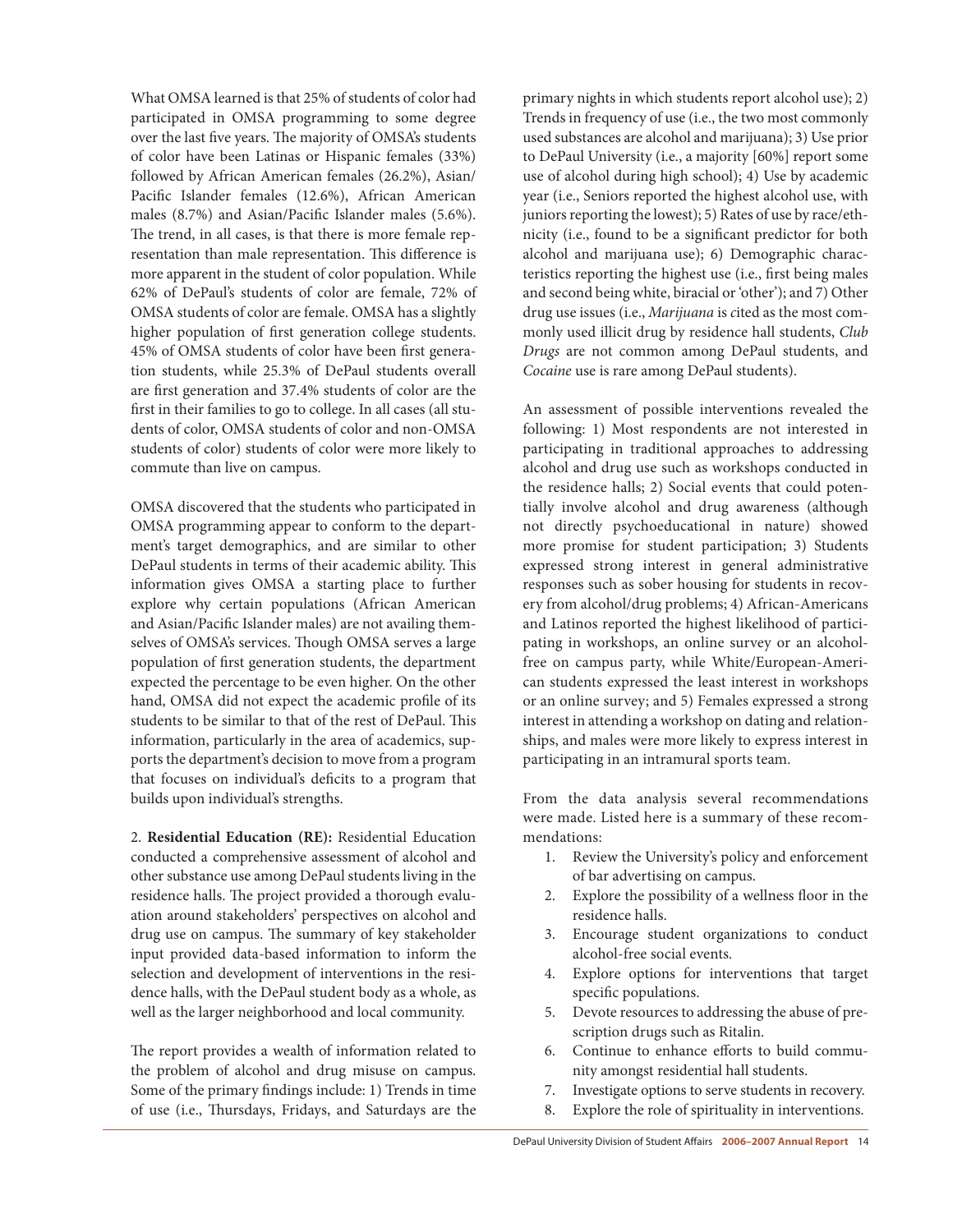9. Continue assessment of alcohol and drug use on an annual basis.

3. **Student Life (SL).** As part of a new peer education initiative, SL assessed learning that occurred among students who served as Student Life Consultants to student organizations. Impact areas include self-perceived knowledge, presentation skills and overall experience. Complete results included the responses of eight consultants and were garnered from a Pre/Post evaluation, video self-critiques of presentations and end-of-year individual interviews.

Overall, SL was able to conclude that the Consultants program had a positive impact on the students involved. The Pre and Post Self-Perceived Knowledge surveys indicated that all consultants showed improvement in the eight chosen topical areas, especially knowledge of icebreakers and knowledge of consulting. SL also found that there were differences between what males showed as their highest perceived knowledge areas than what women showed. In terms of training for next year, the consultants recommended that trainings should be facilitated by professional staff versus peers.

SL was unable to use the Video Presentation Self-Critique portion of their assessment due to technical difficulties and inability to produce videos of all consultants. However, the consultants felt that the act of reviewing what was available of their video presentations allowed them to see what other people saw, understand what others told them about their individual presentation styles and be conscious of their own non-verbal behavior.

Much information was garnered from the individual interviews. Themes as to why students signed up to be consultants focused on application of theory, gaining classroom experience, helping student organizations and participation in a capstone experience for experienced student leaders. Students also indicated that they gained confidence and experience working with and in groups and public speaking skills.

SL found that student consultants valued the varied organizational backgrounds of their fellow consultants, since they hadn't had much contact with them previously. Students also shared that they were able to express how the skills they obtained through the consultant experience were transferable to their personal career choices. As a result of this assessment, SL will consider 1) Professionalizing the training sessions by adding professional staff facilitations; 2) Focusing on having consultants process their experiences; and 3) Implementing self and professional evaluations of consultant's presentations.

4. **University Counseling Services (UCS):** In light of increases in the severity of students' presenting issues at college counseling centers DePaul's UCS created and administered a questionnaire for their clinicians to determine the psychiatric medication management needs of their clients. Quantitative information covered medication types and frequencies among clients as well as frequency of referrals and types of practitioners prescribing the medication. The survey also included open ended "observation" questions centered on the perceived impact of referrals for psychiatric medication evaluations on student health, follow through from clients on referrals, and barriers to success under the current system.

Some of the findings for this assessment included the following: 1) While slightly below the national average, the UCS is serving a large number of clients (21%) that are taking psychiatric medications; 2) 16% of UCS clients are referred for psychiatric medication evaluations at some point during their episode of care (same as national comparison); 3) Students are 'making the link' to prescribers of psychotropic medications when referred, but psychiatric referral creates financial and emotional strain for students due to high costs of evaluations and the stress of having to engage other systems of care; 4) Students on psychiatric medications are taking a variety of medications but most commonly take antidepressants (51%) and antianxiety medication (30%) ; and 5) Students were unaware of the dangers of consuming alcohol while on prescription medication.

Based on this assessment, UCS plans to 1) Update their list of psychiatrists and psychiatric nurse-practitioners for referrals; 2) Make additional psycho-educational materials available in the center concerning questions about medication management as well as medication and alcohol use; 3) Foster a closer working relationship with frequent places of referral (e.g., Cathedral Counseling Center, Advocate Illinois Masonic, Northwestern Memorial Hospital); and 4) Continue to advocate for some psychiatric consultation hours within the Counseling Center.

#### **B. Student Affairs Best Practices**

The following best practices reflect the work of individual departments within the Division of Student Affairs at DePaul during the 2006-2007 academic year.

1**. Collaboration:** Residential Education (RE), Athletic Academic Advising (AAA) and the Dean of Students (DOS) all used collaborative models in facilitating their assessment projects this year. RE collaborated with the Community Psychology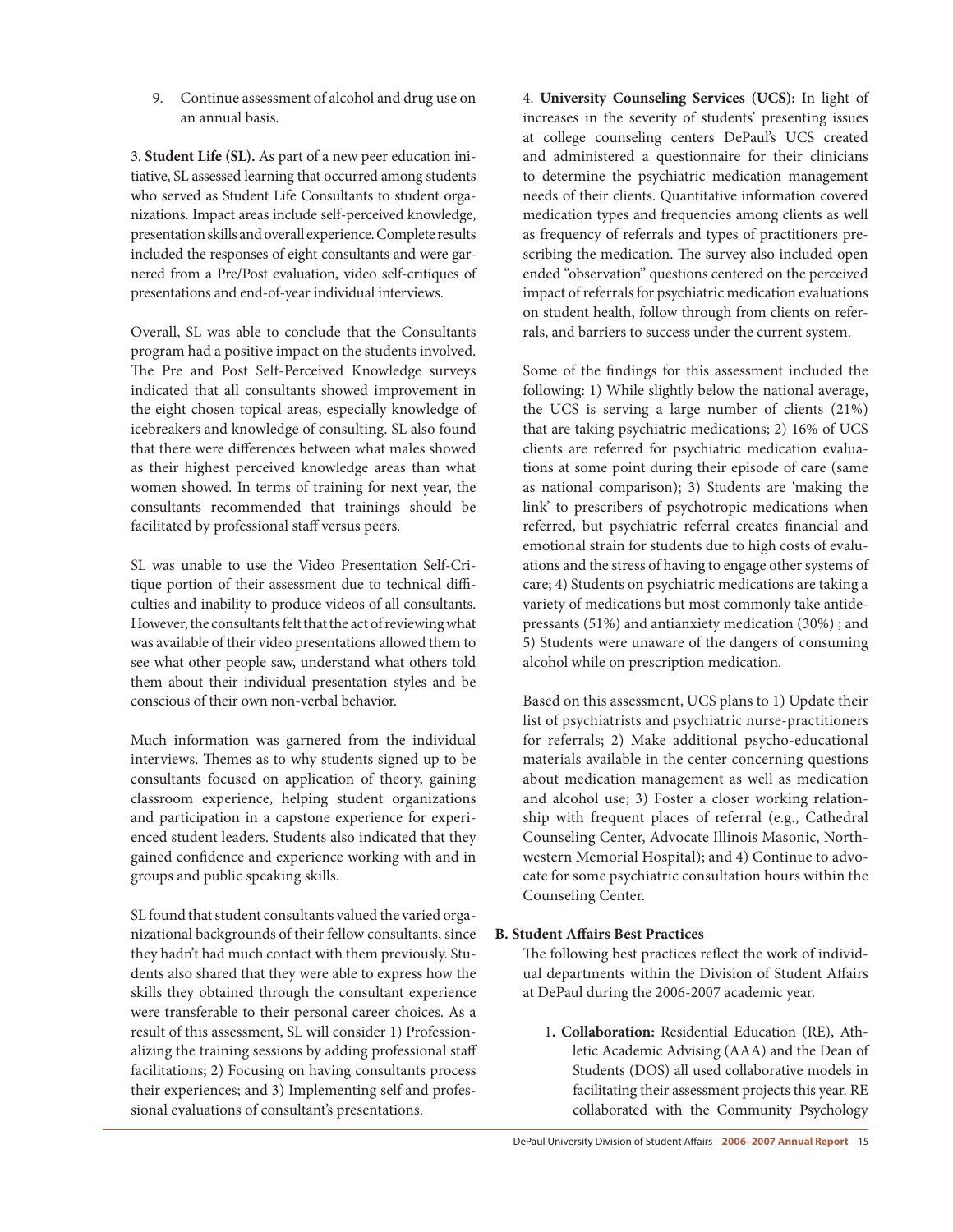department to develop internship experiences for three graduate assistants who assisted with their assessment project. RE and the DOS worked with existing university taskforces (Alcohol and Drug Abuse Taskforce and Student Welfare Taskforce, respectively) to gather input and data. AAA collaborated with Sports Medicine and the Sports Psychologist to develop an assessment project that would benefit all three areas.

- 2. **Use of National Surveys and Data:** The Student Leadership Institute, University Counseling Services and Athletic Academic Advising either incorporated survey questions from national surveys into their assessment project or utilized national data to facilitate their projects.
- 3**. Multi-Method Approach:** This year, Residential Education (RE), Student Life (SL) and University Ministry (UMIN) used multiple methods to answer their assessment questions. RE utilized interviews and surveys, UMIN utilized focus groups and surveys, and SL utilized pre- and post surveys, interviews and student product.
- 4. **Reporting Results:** University Counseling Services (UCS) collects a large amount of data each year regarding its clientele, therefore reporting results can be difficult. However, UCS has done an excellent job of not only clearly reporting relevant results but also connecting the results to current research in the field and presenting information in a visually pleasing way. This year, Multicultural Student Affairs (OMSA) and the Student Leadership Institute (SLI) also did an excellent job of presenting complex statistical information in a meaningful and clear manner.
- 5. **Framing the Issue:** University Counseling Services (UCS) and Residential Education (RE) did an excellent job of framing the issue in their report by presenting national research and a clear rationale as to why the assessment question was selected and its importance to their work and the work of Student Affairs.

## **IV. Emerging Themes from Assessment Reports**

The Student Affairs Assessment Committee reviewed the fifteen assessment reports submitted across the division. The following is a summary of what the committee learned:

#### **1. In regards to what types of assessment questions are being asked:**

- 2/15 reports focused on learning
- n 7/15 reports focused on satisfaction
- $\blacksquare$  8/13 reports focused on impact
- **n** 5/15 reports focused on need
- n A majority (8/15) of the assessments addressed one or more areas (learning, satisfaction, impact & needs)

#### **2. In regards to what methodologies are being used:**

- $\blacksquare$  2/15 (13%) used strictly qualitative methods
- $\blacksquare$  8/15 (53%) used strictly quantitative methods
- $\Box$  5/15 (33%) used mixed methods

#### **3. In regards to what the assessment projects reflect:**

- Projects demonstrate an increase in knowledge of assessment as compared to 2005-2006
- n Increase in sophistication regarding collaborations and use of assessment tools
- Increase in the use of national surveys, data and research
- **n** While many departments intended to assess learning, the methods used did not render expected results, therefore, there was an overall decrease in the number of assessment projects that focused on learning outcomes
- n Projects still vary greatly in scope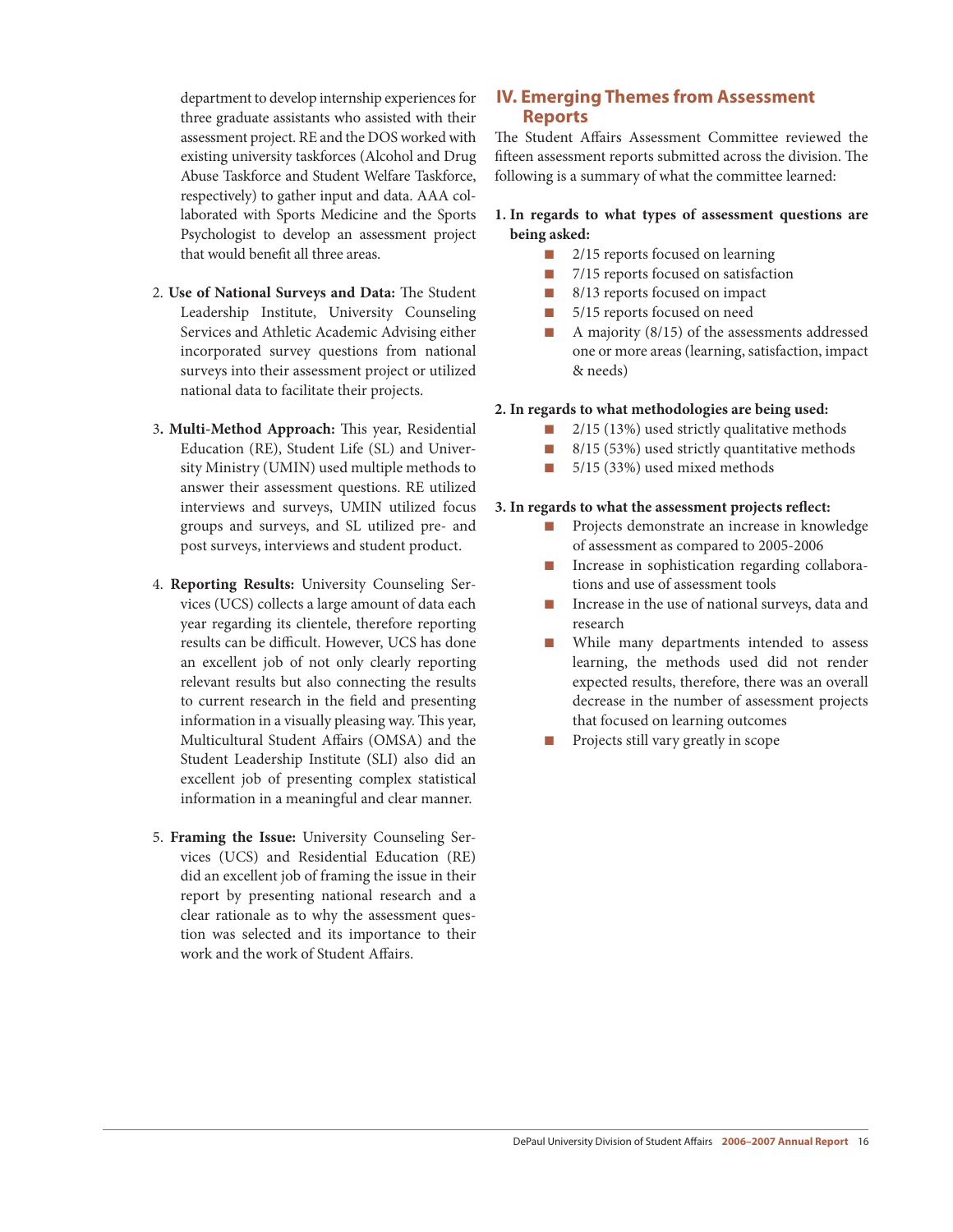## **Section E: Personnel and Professional Development**

## **I. Personnel Overview**

The Division of Student Affairs employs 85 (25%) full-time staff members, 13 (4%) part-time staff members, 26 (8%) graduate students (of which 12 earn academic credit), and 219 (63%) student staff members. There are an additional 103 student staff members working in the division who are paid through stipends funded by other colleges or departments. An organizational chart is provided in Appendix A.



## **II. Scholarly Activities**

During the 2006-2007 academic year 33 staff memberswithin the division conducted over 60 presentations at regional and national conferences and/or workshops. In addition, 6 staff members produced 6 publications. This extensive list (Appendix D) is an indication of the professional expertise that exists within the division.

## **III. Professional Development**

#### **A. Divisional Staff Training and Development Activities**

To promote professional growth and continuous improvement, the Division of Student Affairs strives to provide professional development activities for staff members at all levels – full-time, part-time and student staff. In addition to individualized departmental training sessions, there are a variety of professional development workshops offered to all members of the division, as well as opportunities to attend professional conferences and workshops external to the University. The following is a

description of the professional development workshops offered by the division, as well as information regarding external opportunities:

#### **1. Division-Wide Professional Development Workshops**

- a. The Student Affairs Professional Development Committee offered the following workshops that were intentionally linked to the division's priorities:
- The Terminal Degree and Student Affairs in the Twenty-first Century
- How White Privilege Shapes Campus Climate on a Predominately White Campus
- n Welfare and Wellness for the Student Affairs Educator: Creating Balance in One's Life
- **n** Helping Undocumented Students Navigate the College Pipeline
- n New Student Affairs Employee Orientation
- Same-Sex Attracted Young Adults: Promoting Health, Well-being, and Success
- n Campus Crises and Policies that Inform Responses
- n Creating and Maintaining a Climate of Civility on Campus
- b. The Student Affairs Assessment Committee offered the following workshops to provide professional development opportunities in the area of assessment:
- Learning Outcomes and the Work of Student Affairs
- Using Technology to Support Assessment: On-Line Surveys
- Simplifying Data Analysis Using Computer Software
- **2. External Professional Development Activities**: Members of the division attended 60 national and regional professional development conferences or workshops sponsored by organizations such as the National Association of Student Personnel Administrators, Association of University Counseling Center Directors, and Catholic Campus Ministry Association National Conference. Attendance at these workshops and conferences ranged from 1 to 20, with the overall average attendance being 3.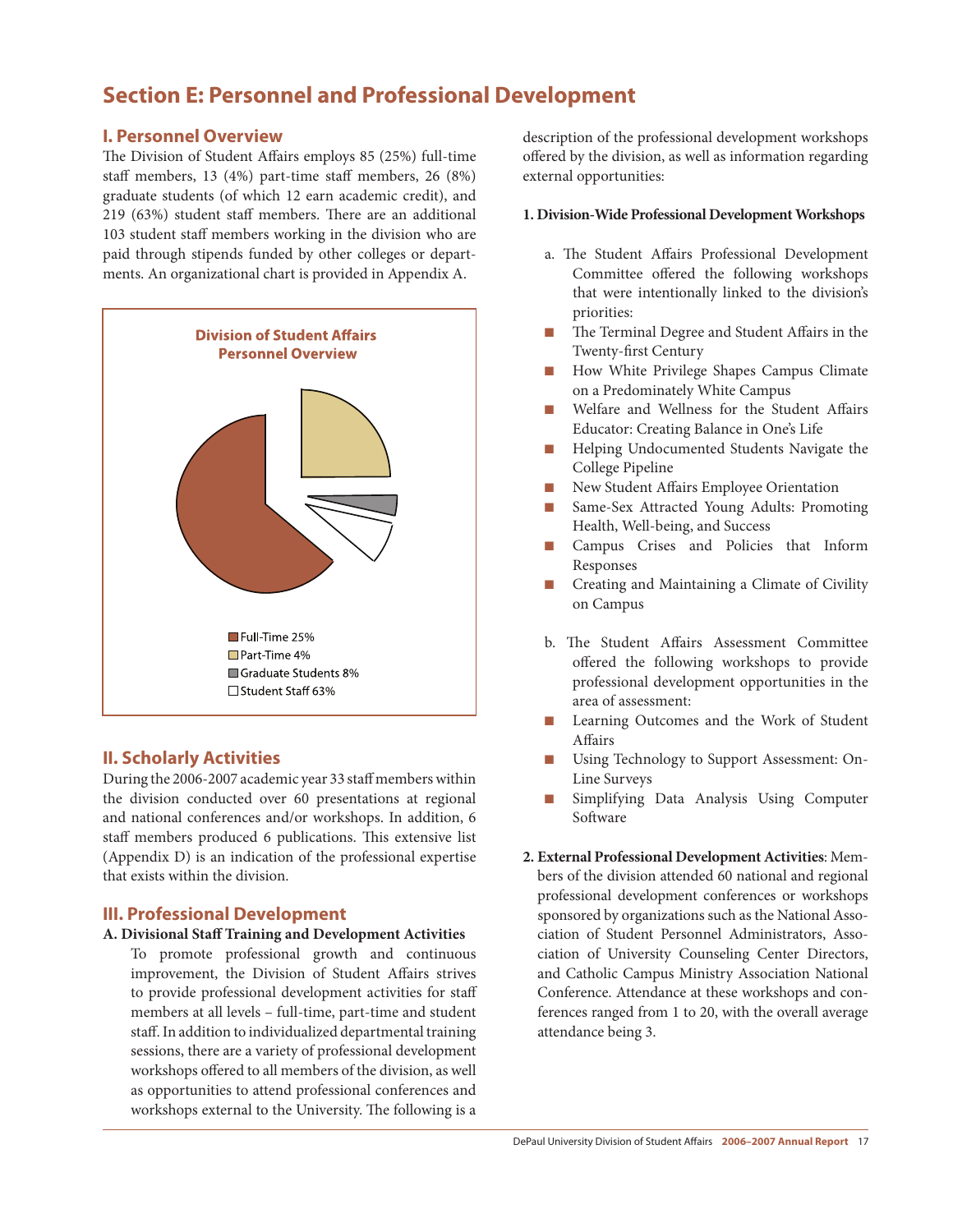#### **B. Advanced Degrees**

The following chart highlights the academic degrees earned and in-progress among Student Affairs staff members.

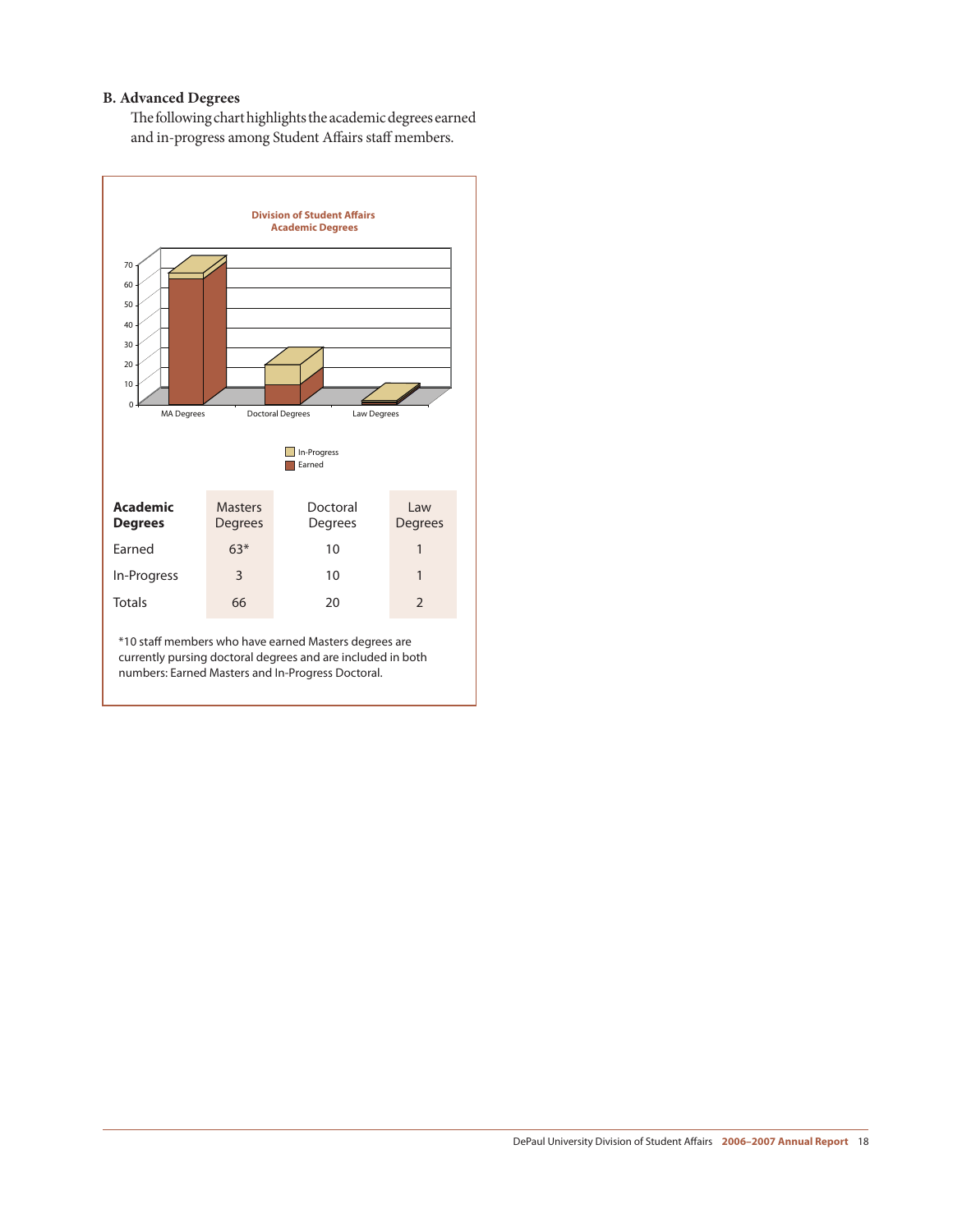## **APPENDIX A: Division of Student Affairs Organizational Chart**

# **DePaul University**



June 2006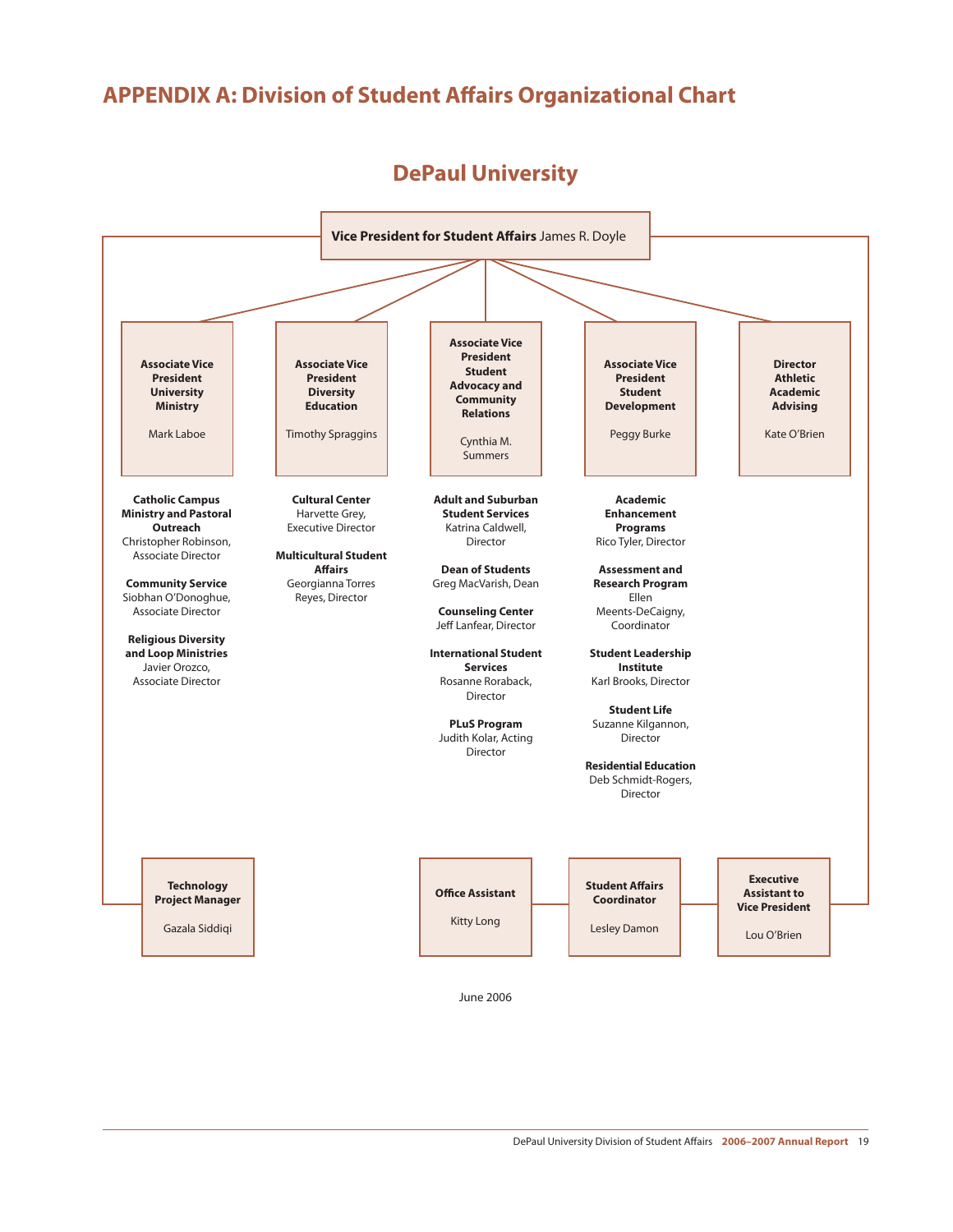## **APPENDIX B: External Divisional Partners**

#### **Businesses**

- 1. American Airlines
- 2. Apple Computers
- 3. Black & Black Lawyers
- 4. Chicago Transit Authority
- 5. Children's Place
- 6. Chipotle
- 7. Cingular
- 8. Davis Management Group, Inc. (Eric Davis)
- 9. Dominick's
- 10. Florence Hotel/ Pullman Factory
- 11. India Works
- 12. Loft-Right
- 13. Northern Trust
- 14. Perfect Promotions
- 15. Southwest Airlines
- 16. STA Travel
- 17. TCF Bank
- 18. Uncle Dan's
- 19. WildOnions.org
- 20. Woman Craft
- 21. Worlde Shoppe

## **Community Organizations/ Members**

- 1. Amnesty International
- 2. Arlington House
- 3. Burnham Prairie Restoration
- 4. Casa de Providencia
- 5. Chicago Animal Care
- 6. Chicago Metropolitan Battered Womens' Network
- 7. CONCERN
- 8. Howard Area Community Center
- 9. Housing Opportunities and Maintenance for the Elderly
- 10. Howard Brown Health Center
- 11. Instituto del Progreso Latino
- 12. Marillac House
- 13. Jane Addams/ Hull House
- 14. LaBoure House
- 15. Lincoln Park Shelter
- 16. Lincoln Park Zoo
- 17. Merle Reskin Theatre
- 18. Minority and Friends Network
- 19. North Lawndale Greeting Committee
- 20. Perboyre House
- 21. Sit, Stay, Read! Painting Project
- 22. Speaking Specialists, The (Randy Minkoff and Sue Castarino)
- 23. Theresa House Family Shelter

### **Cultural Organizations**

- 1. Hillels Around Chicago
- 2. International House
- 3. Israel Initiative on Illinois Campuses

#### **Educational Institutions/ Organizations**

- 1. Adlai Stevenson High School
- 2. Big East Conference
- 3. Buffalo Grove High School
- 4. Campusspeak
- 5. Collegiate Link
- 6. Community High School District 128
- 7. Cristo Rey
- 8. Curie Metropolitan High School
- 9. Disabled Student Services: Harper College
- 10. Evanston Township High School
- 11. Gary Comer Campus
- 12. Glenbrook North High School
- 13. Glenbrook South High School
- 14. Illinois Council for Black Concern in Higher Education
- 15. Illinois Campus Compact
- 16. INROADS
- 17. Jenner Academy of the Arts Middle School
- 18. Josephinum High School
- 19. Kaplan
- 20. Landmark College
- 21. Larizzo Elementary School
- 22. Latino Ministry Certificate Program
- 23. Loyola University
- 24. Michael Plahn, Lifeskills Authorities
- 25. Niles Township District for Special Education
- 26. Northwestern University Feinberg School of Medicine
- 27. Omicron Delta Kappa
- 28. Oscar Meyer School
- 29. San Miguel Schools
- 30. St. Charles East High School
- 31. St. Joseph High School
- 32. Uhlich Academy
- 33. University Centers of Chicago
- 34. University of Chicago
- 35. University of Minnesota
- 36. University of South Florida
- 37. Visitation Catholic School
- 38. Visitation School
- 39. Waubonsie Valley High School

#### **Foundations**

- 1. McCormick Civic Engagement Fellowship
- 2. McCormick Tribune Foundation/ Presidential Civic Leader Committee
- 3. Niagara Foundation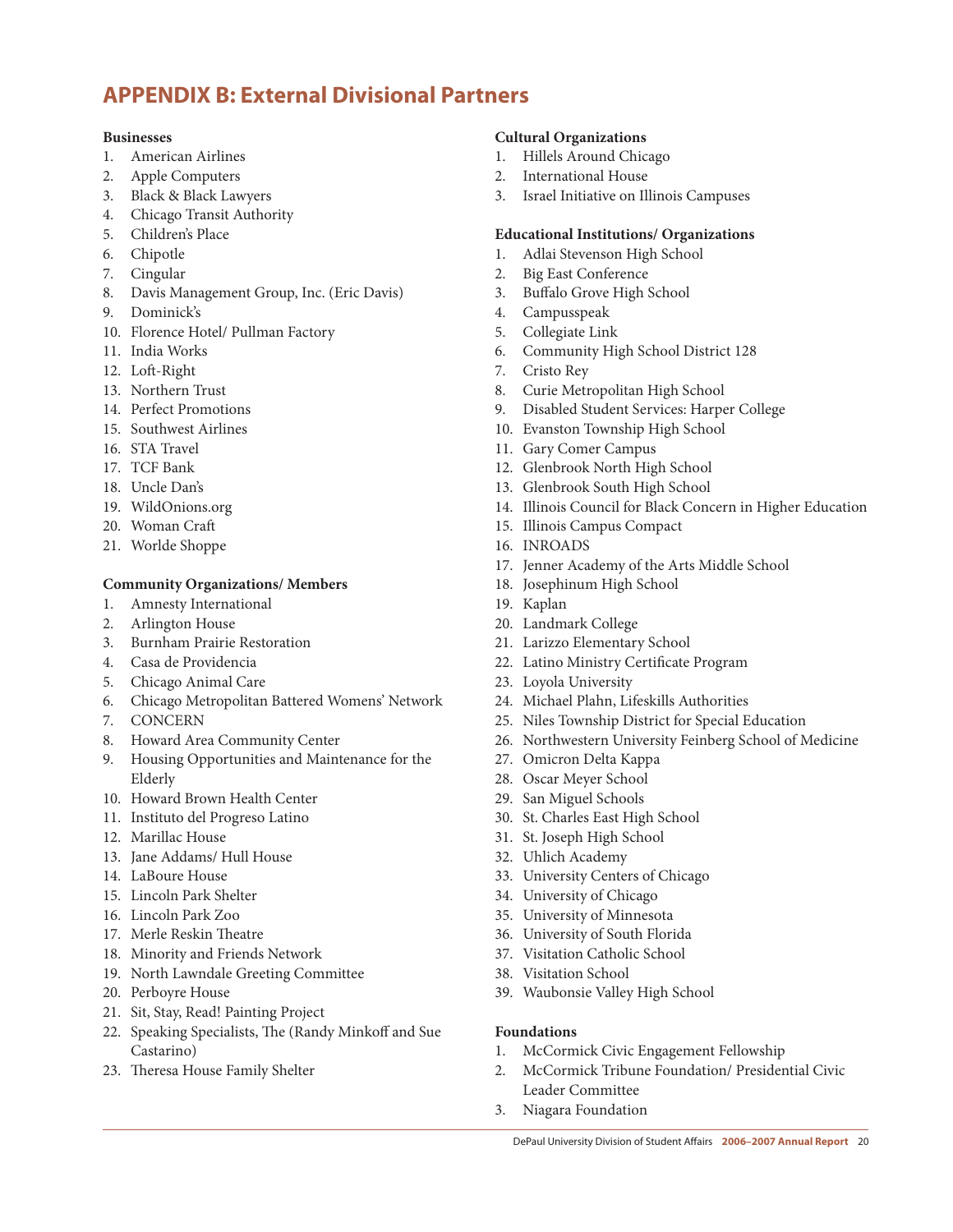#### **Governmental Offices/ Agencies**

- 1. Chicago Aldermanic Offices
- 2. City of Chicago: Domestic Violence Prevention
- 3. Mayor's Office of Special Events

#### **Professional Organizations**

- 1. American Group Psychotherapy Association
- 2. Anorexia Nervosa and Associated Disorders Association
- 3. Association of University College Counseling Centers
- 4. Chicago Area Small College Housing Association
- 5. Chicagoland Counseling Center Director's Group
- 6. Institute on College Student Values
- 7. Midwest Faith and Civic Engagement Consortium
- 8. National Alliance on Mental Illness of Greater Chicago
- 9. National Association of Academic Advisors for Athletics
- 10. National Association of Collegiate Women Athletic Administrators
- 11. National Clearinghouse for Leadership Programs, University of Maryland
- 12. National Collegiate Athletic Association
- 13. Professional Affiliates as Workshop Facilitators

#### **Spiritual/ Religious Organizations**

- 1. Amate House of Chicago
- 2. Archdiocese of Chicago
- 3. Catholic Campus Ministry
- 4. Chicago Interfaith Chaplains Network
- 5. Office of Ecumenical and Interreligious Affairs
- 6. ICTC St. Cecelia
- 7. Inner-City Muslim Action Network and Islamic Center
- 8. Interfaith Youth Corer
- 9. St. Benedict the African Parish/ School
- 10. St. Frances of Rome
- 11. St. Gregory the Great
- 12. St. Michael's Church
- 13. St. Vincent DePaul Parish
- 14. St. Vincent DePaul Society
- 15. St. Vincent DePaul Soup Kitchen
- 16. St. Vincent DePaul Thrift Store
- 17. Su Casa Catholic Worker House
- 18. Young Muslims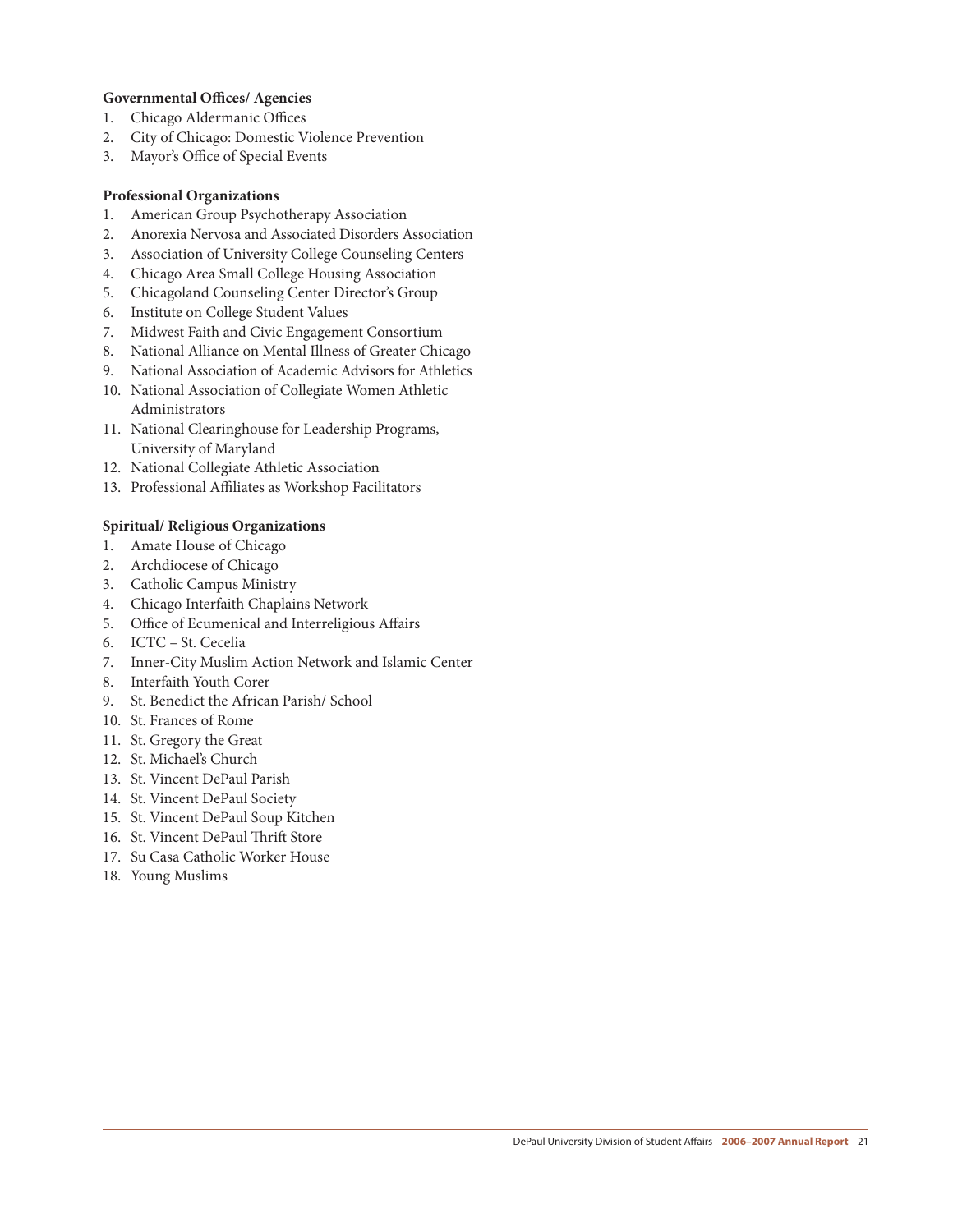## **APPENDIX C: Success Factors: Definitions for Activities and Measures**

While the following metrics represent quantitative measures used to calculate day-to-day activity within the division, there are also qualitative measures that have been implemented to assess program quality, student satisfaction and learning outcomes. More qualitative information can be located in departmental annual reports or by contacting the department directly.

**A) Quality Programs:** Quality programs constitute co-curricular and extra-curricular learning opportunities that support students' transformational learning and foster students' personal growth and development. Quality programs include new student orientation, leadership workshops, diversity workshops, involvement in student organizations, Residential Education programs, Cultural Center programs, spiritual development opportunities, social justice and civic engagement programs, skill development workshops, health and wellness programs, and Life Skills workshops. Quality programs have been divided into four areas:

- 1. Residence hall activities are measured by the total number of programs facilitated by Resident Assistants. All activities are based on the Residential Education programming model which encompasses civility and social justice, community building, multiculturalism, skill development, spirituality, substance abuse and addiction, and vocation.
- 2. Religious and spiritual activities are measured by the total number of programs and religious services facilitated by University Ministry. Religious activities include daily and weekly prayers and services.
- 3. Diversity/Cultural activities are measured by the total number of programs focused on culture facilitated by the Cultural Center, International Student Office, and Multicultural Student Affairs, as well as all diversity workshops facilitated by the Diversity Education Coordinator.
- 4. Student development activities are measured by total number of programs facilitated by Academic Enhancement, Adult Student Affairs, Athletic Academic Advising, International Student Office, Multicultural Student Affairs, Student Leadership Institute and Student Life. Student development activities include new student orientation, leadership development, life skills development, social programs and NCAA Life Skills workshops.

### **Qualitative data that relates to this success factor was obtained through the following methods:**

The Student Leadership Institute conducts individual meetings/interviews with all students completing the Leadership Certificate Program. The Office of Academic Enhancement collects written feedback in an on-line survey of new students attending orientation. Academic Enhancement also collects written feedback from students and staff members who participate in the DePaul Link program. The Office of Multicultural Student Affairs conducted focus groups with students participating in the Egan Scholars program.

**B) Intervention and Support Services:** Intervention and Support Services are services provided to students on a oneon-one or structured group basis that enhance their educational experiences by removing barriers to their success. Advocacy, tutoring, advising, counseling, and crisis management are examples of intervention and support services.

- 1. Student disciplinary case activity is measured by the total number of code and policy violations that occur during the academic year and the total number of students involved in disciplinary cases. Student disciplinary data is collected through the Dean of Students Office and Residential Education.
- 2. Crisis emergency response activities are measured by the total number of cases or crises managed by Residential Education and University Counseling Services and the total number of on-duty or after-hours pages received by staff members in these departments.
- 3. Individual counseling activities are measured by the total number of students who attend individual appointments with University Counseling staff.
- 4. Advising activities are measured by the total number of scheduled individual meetings between students and Student Affairs staff. These meetings are facilitated by Adult Student Affairs, International Student Office, Multicultural Student Affairs, Student Leadership Institute, Student Life, and University Ministry. Advising activities include academic, personal, leadership and peer advising topics.
- 5. Advocacy and intervention activities are measured by the total number of requests received by the Dean of Students Office, the Productive Learning Strategies Program and University Counseling Services to advocate on behalf of students. These activities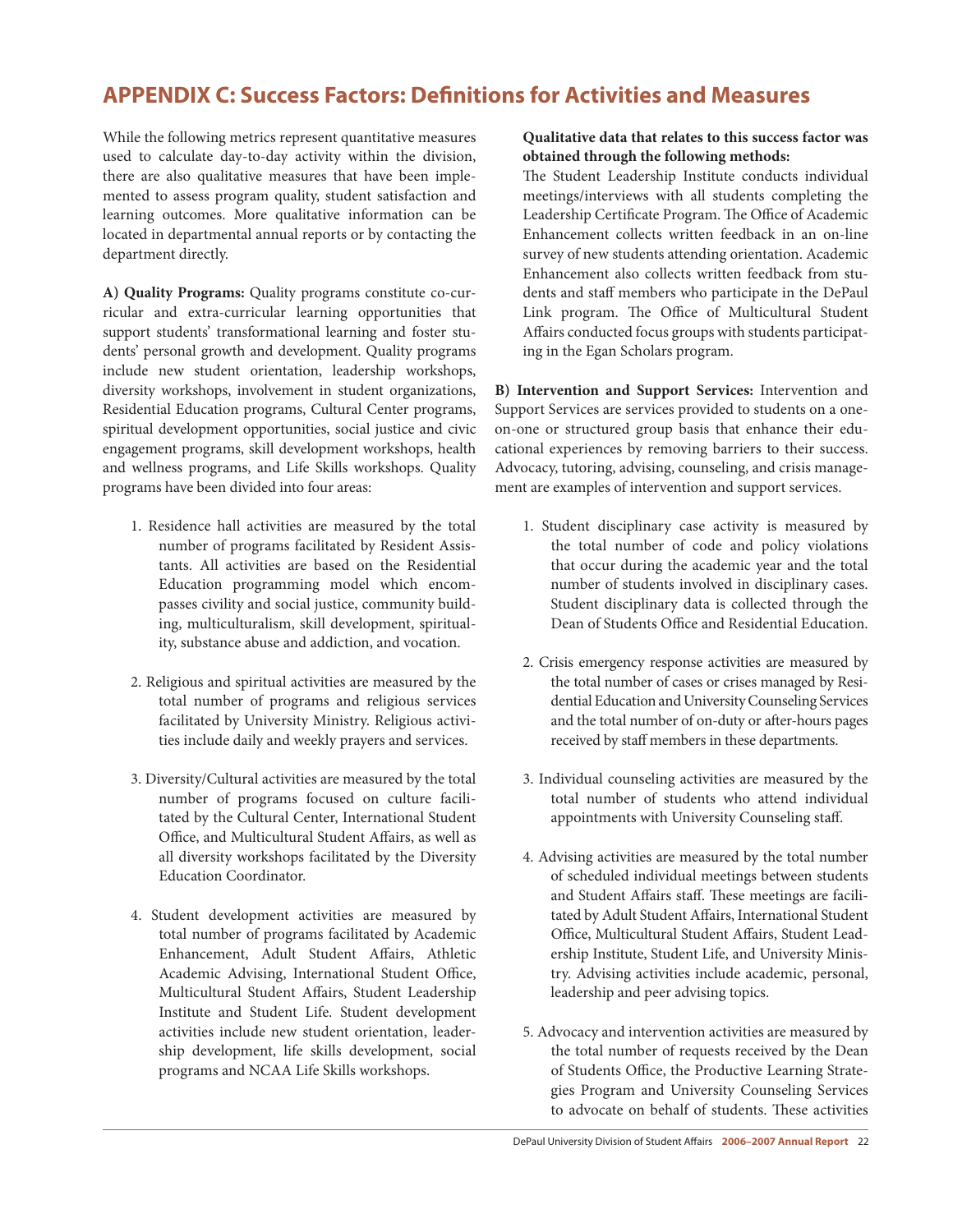are also measured by the total number of students in need of advocacy support and the total number of peer mentors across the Division of Student Affairs that serve in advocacy positions. Examples of advocacy activities include facilitating interactions between university departments, evaluating student eligibility for participation in programs and serving as consultants to faculty and staff.

#### **Qualitative data that relates to this success factor was obtained through the following methods:**

Residential Education conducted interviews with key stakeholders (resident directors, resident assistants, student who have gone through the judicial process, student leaders, Residence Hall Council members and Alcohol and Drug Taskforce members) to gather perspectives on drug and alcohol use on campus. The Productive Learning Strategies Program (PLuS) collected written feedback from first year students regarding their stress levels and how the PLuS program has or can better support them.

**C) Community Service:** Community service activities engage students and the university community in service experiences with and for external constituencies in need. Service experiences include service days, immersion trips, service organizations, and weekly service opportunities.

- 1. University-wide one day service experiences are measured by the total number of programs, participants (students, staff, faculty and community members) and volunteer hours completed during the programs. Service experiences are facilitated by University Ministry and the Office of Academic Enhancement.
- 2. Immersion experiences are measured by the total number of national and international service immersion trips facilitated by University Ministry and Student Life during winter and spring breaks, the total number of students who participate in the trips and the total number of volunteer hours.
- 3. Recurring or ongoing service experiences are measured by the total number of service opportunities (programs) offered on a weekly basis by the DePaul Community Service Associations (University Ministry). These experiences are also measured by the average number of participants per week , the total number of unique participants in the program and the total number of volunteer hours completed annually.

## **Qualitative data that relates to this success factor was obtained through the following methods:**

University Ministry collected data from service immersion trip participants through written evaluations. University Ministry also collected data from service day participants through evaluation forms and conducted individual interviews with residents who lived in community (Vincent and Louise House) for one year, participating in community service on a weekly basis. Lastly, University Ministry collected written evaluations from students who participated in the Vincentians in Action (VIA) program and the DePaul Leadership Scholars.

**D) Staff Training and Development:** Staff training is designed to develop skills, abilities and awareness around a particular position. It is also intended to assist with preparation for future professional positions and to foster upward mobility. Staff training is divided into three groups of individuals within the division; student/paraprofessionals (resident advisors, STARS mentors, orientation mentors, DSCA coordinators, etc.), graduate assistants/interns/externs, and professional staff.

- 1. Training activities external to DePaul are measured by the total number of regional and national professional conferences and workshops and the average number of Student Affairs staff who attended.
- 2. Student staff is measured by the total number of hourly student staff position and student leader positions offered by Student Affairs departments. These departments include Academic Enhancement, Adult Student Affairs, Athletic Academic Advising, Diversity Education, Dean of Students Office,ResidentialEducation,MulticulturalStudent Affairs, Student Leadership Institute, Student Life, University Ministry and the Vice President for Student Affairs office.

**E) University Celebrations:** Celebrations are communitybuilding activities that foster pride, build school spirit and connect students to the larger DePaul community. These annual celebrations fall into four categories: cultural appreciation (Martin Luther King Prayer Breakfast), leadership recognition (Egan Hope Scholars Ceremony, Senior Leadership Awards Ceremony, departmental year-end ceremonies etc.), religious ceremonies (Mass of the Holy Spirit and Baccalaureate Mass) and social events sponsored by the DePaul Activities Board (Blue Demon Days, Homecoming, Fest, etc.).

1. DePaul community celebrations are measured by the total number of community building programs facilitated by Academic Enhancement, Univer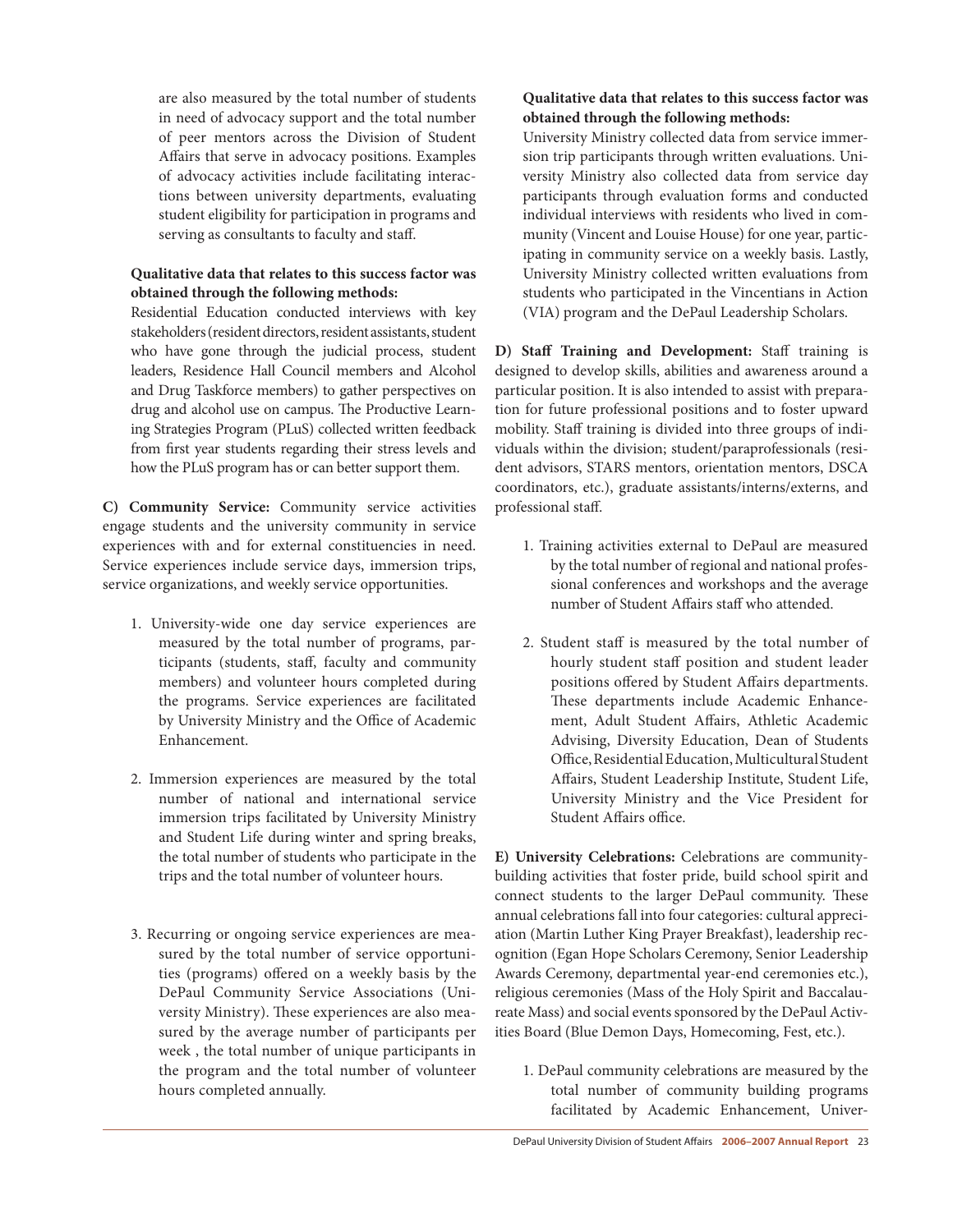sity Ministry, and Student Life, as well as the total number of university community members attending the programs. 

2. Student recognition programs are measured by the total number of programs facilitated by Adult Student Affairs, Multicultural Student Affairs, Student Leadership Institute and Student Life and the total number of students, staff, faculty members, and family members attending the programs.

**F) University Partnerships:** Collaboration is an essential element of the Division of Student Affairs. Developing and implementing effective programs and supporting student success requires the work of many. Collaboration occurs across the division and is structured according to immediacy, student need, impact, and relation to long-term and short-term divisional goals. While there are numerous examples of effective partnerships, such as the Loop Development Taskforce, the Student Welfare Taskforce and the University Center of Chicago Taskforce, two partnerships are being highlighted this year. These partnerships include the division's work with the First Year Program and on-going student enrollment issues. The goal of these two partnerships is to improve student success and retention.

- 1. First Year Program: Discover and Explore Chicago course activities are measured by the total number of student mentors and the total number of staff professionals who are hired and trained by the Office of Academic Enhancement to teach in the First Year Program. Course activities are also measured by the total number of experiential learning courses that are coordinated by the Office of Academic Enhancement and taught by Student Affairs staff members.
- 2. Course withdrawal and erasure activities are measured by the total number of student requests to withdraw from or erase a course grade, withdrawals and erasures granted and university partners with whom the Dean of Students Office works to facilitate this process.

#### **Qualitative data that relates to this success factor was obtained through the following methods:**

The Office of Academic Enhancement has collected written course evaluations from first year students in the Discover and Explore Chicago courses to determine the effectiveness of the Common Hour curriculum. The Dean of Students Office collected written feedback through an on-line survey from students participating in the university's course withdrawal or erasure process.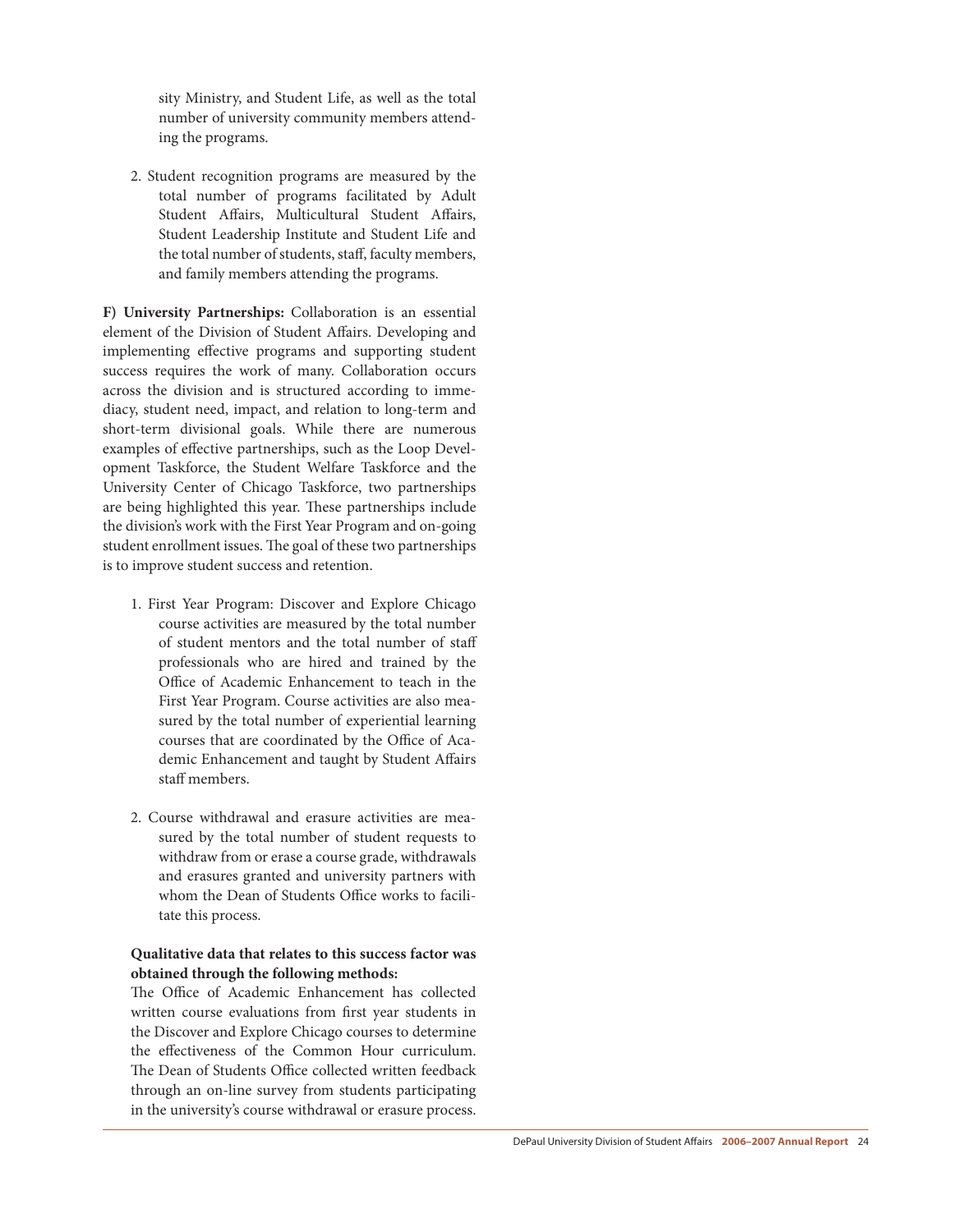## **APPENDIX D: Scholarly Activities: Presentations and Publications**

The following list of presentations and publications produced by Student Affairs staff members during the 2006-2007 academic year is an indication of the professional expertise that exists within the division.

#### **A. Presentations**

- **1. Autumn Ayers, M.Ed., Office of Academic Enhancement,** presented "Inspiring Your Transfer Program" at the NODA Region V Conference.
- **2. Kelly Brock, M.Ed., Athletic Academic Advising,** presented "A Blueprint for Continuing Education: Men's Basketball" at the National Association of Academic Advisors for Athletics National Convention.
- **3. Kelly Brock, M.Ed., Jill Hollembeak, M.S., and Katie Walsh, M.A., Athletic Academic Advis**ing, co-presented "Academic Coaching Program" at the National Association of Academic Advisors for Athletics Region III Meetings.
- **4. Karl Brooks, M.S., Student Leadership Institute,** facilitated or presented the following:
	- • Facilitated the NASPA Region IV-E Mid Level Professional Institute.
	- • "Interact, Influence and Inspire" at the CASHA Leadership Conference.
	- • "Envisioning Success by Setting Smart Goals" at Drake University Donald V. Adams Annual Leadership Conference.
	- • "Intentional Engagement: Current Trends and Opportunities for Developing Student Leaders" at the Associated Colleges of Illinois Statewide Leadership Conference.
	- • "Engaging Your Journey of Life and Leadership" at Moraine Valley Community College.
	- • "Facilitating Effective Meetings: Intentional Design and Strategic Tools" at the Council of Higher Education Management Associations National Annual Meeting.
- **5. Karl Brooks, M.A., & Heather Shook, M.A., Student Leadership Institute,** presented "Intentional Engagement: Current Trends and Opportunities" at NASPA, Region IV-E.
- **6. Joe Bruno, M.A., Residential Education,** presented **"**RA Stress" at the Chicago Area Small College Housing Association RA Conference.
- **7. Joe Bruno, M.A., & Joe Timson, M.S., Residential Education** presented "Gruenhagen 101: Navigating OPE" at the Chicago Area Small College Housing Association RA Conference.
- **8. Peggy Burke, Ph.D., Student Development & Ellen Meents-DeCaigny, A.B.D., Assessment and Research,** co-presented the following:
	- "An integrated Approach to Assessment in Student Affairs" at the NASPA International Assessment and Retention Conference.
	- • "Developing a Culture of Assessment" at NASPA (IV-E) Regional.
- **9. Edwin Darrel, M.Ed., Corban Sanchez, M.A., Joe Timson, M.S., & Chris Sowa, Residential Education**, co-presented "Let's Get Honest Abe" at the Great Lakes Association of College and University Housing Officers.
- **10. Jim Doyle, Vice President for Student Affairs,** presented "Two Alternative Models for Student Housing" at the Society for College and University Planning's annual international conference.
- **11. Jim Doyle, Vice President for Student Affairs,** co-presented "Avoiding the School of Hard Knocks: Acquiring the essential skills you'll need to become a successful chief student affairs officer" at the NASPA/ACPA Joint Meeting.
- **12. Jim Doyle, Vice President for Student Affairs, Peggy Burke, Ph.D., Student Development, & Ellen Meents-DeCaigny, A.B.D., Assessment and Research,** co-presented "An Integrated Approach to Assessment in Student Affairs" at the NASPA/ACPA Joint Meeting.
- **13. Shannon Greybar-Milliken, M.S., Student Life,** presented the following:
	- "The Job Search Process: How to Outwit and Outlast your Competition" at the Association of Fraternity Advisors Annual Meeting.
	- "The First 90 Days: New Professional Training" at the Association of Fraternity Advisors Annual Meeting.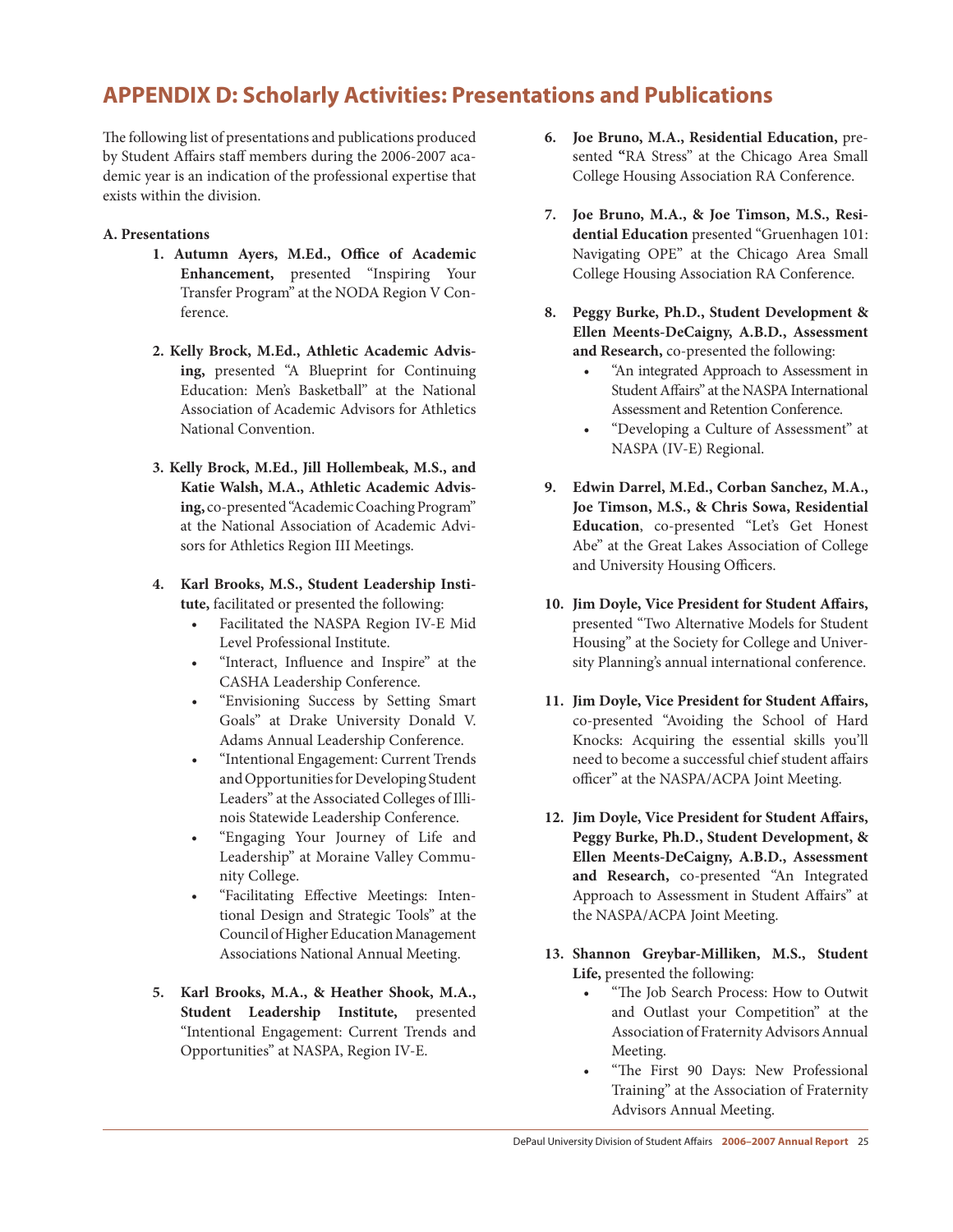- • "Multicultural Greek Roundtable" at the Western Regional Greek Council Association Conference and Mid America Greek Conference Association Conference.
- • "Alternative Pan-Hellenic Recruitment Styles" at the Western Regional Greek Council Association Conference.
- • "NPC Recruitment Structures: Stories of Success and Triumph" at the Association of Fraternity Advisors Virtual Seminar Series.
- **14. Kelly Gribbin, M.A., Office of Academic Enhancement,** presented the following:
	- • "Socializing Early Career Student Life Professionals in Catholic Higher Education" at the NASPA Regional Conference.
	- • "Understanding the Experiences and Development of the Allies to the GLBT Community" at the Women in Student Affairs Conference.
- **15. Rufus Gonzales, Ph.D., University Counseling Services,** presented "Latino Resilience" at the American Psychological Association Diversity Challenge.
- 16. Ellen Herion, M.Ed., Residential Education, presented "Feminist Leadership in Student Affairs: A Critical Look at Scholarships and Practice" at the Women in Student Affairs Conference.
- **17. Anissa Jones, Ed.D., Dean of Students,** presented the following:
	- "Infusing the Africentric Paradigm into K-12 Curriculum" at National-Louis University.
	- • "Liberatory transformation of Self to Selfethnic: An Africentric Racial Identity Development Model" at the ACE Doctoral Forum, National-Louis University.
- **18. Ann Marie Klotz, M.A., Residential Education,** presented the following:
	- "In Pursuit of Admiration" at the Great Lakes Association of College and University Housing Officers Conference.
	- • "Ireally enjoy being a student leader, what do I do after graduation: Putting Your Skills to Work as an Educator in Student Affairs" at the Women in Student Affairs Conference.
- **16. Mark Laboe, M.Div., University Ministry,** presented "Spiritual Development in College Students" at a workshop for DePaul Alumni/ Family Weekend.
- **17. JeffLanfear. Psy.D., UniversityCounseling Services**, presented "Work-Life Balance for Student Affairs Professionals" at a Student Affairs Professional Development Committee Session.
- **18. Amy Ludwig, M.A., Student Life,** presented the following:
	- • "Teaching Civic Skills at Faith-Based Institutions" at the Faith and Civic Engagement (FACE) Conference.
	- • "Getting Your Team Together! Skills to help your organization get to the next level" at Triton College.
- **19. Greg MacVarish, M.A., Dean of Students,** presented the following:
	- "Student Activism at a Catholic University" to a Loyola Graduate Class.
	- "Alcohol and College Students: A Case Study Project" to a Loyola Graduate Class.
	- • "Heath Insurance Privacy and Portability Act" at a Student Affairs Professional Development Session.
	- • "Dealing with Students in Crisis" to the School of Music at DePaul University.
	- Facilitated the Chronic Illness Initiative Symposium at DePaul University.
- **20. Mark Manderino, M.S., Student Life,** presented the following:
	- "Got Ethics? How to be ethical in the decisions we make" at the Illinois Institute of Art Student Leadership Conference.
	- "Recruitment Boot Camp," to the Interfraternity Council at Purdue University.
- **21. Art Munin, M.A., Dean of Students,** presented "White Privilege" at the following conferences and institutions:
	- Marquette University, North Central College, National Association for Multicultural Education, Mississippi University for Women, University of Minnesota, San Diego State University, ACPA/ NASPA Joint Conference, Dominican University, Concordia University, and Northern Illinois University.